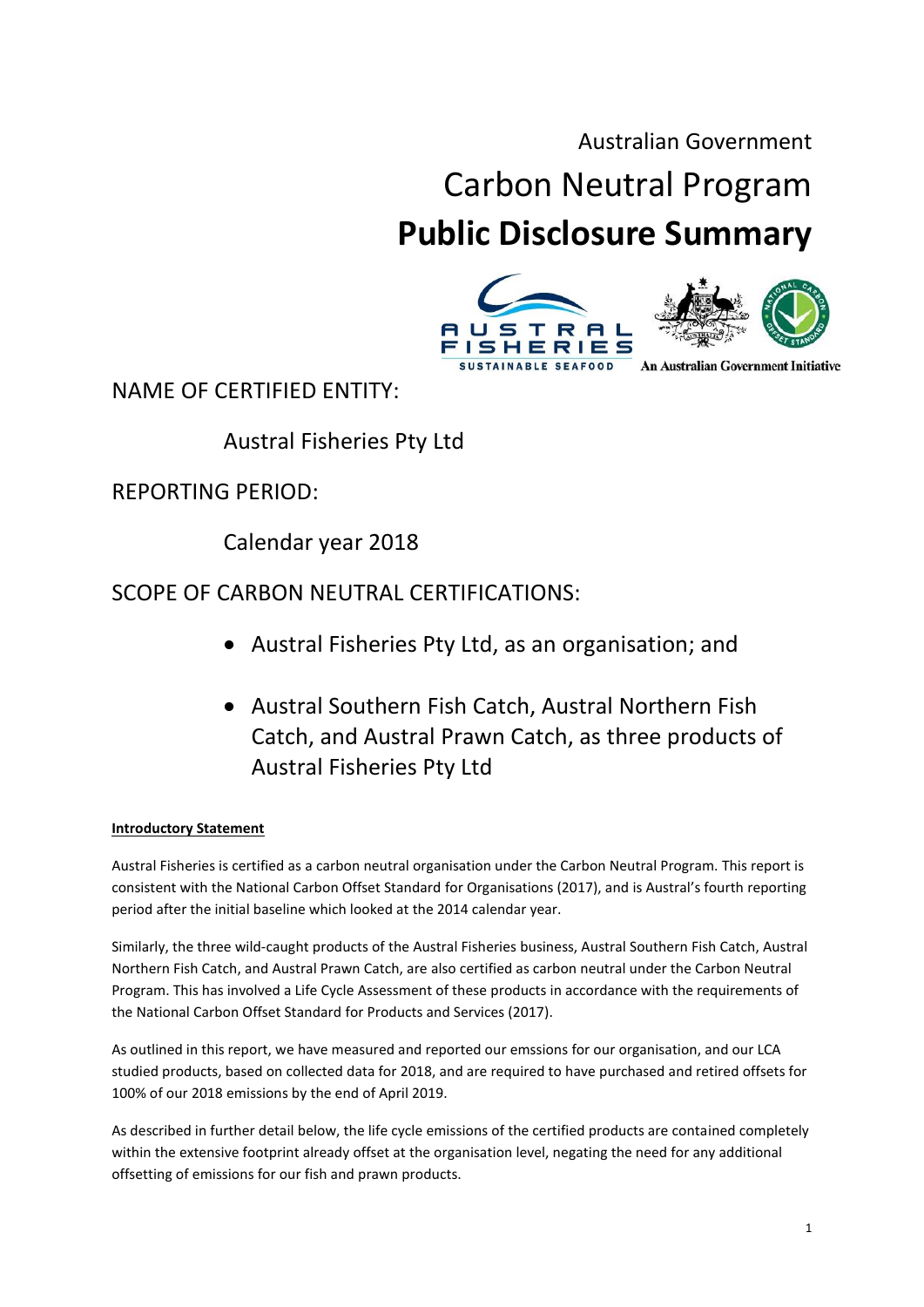#### <span id="page-1-0"></span>Declaration

To the best of my knowledge, the information provided in this Public Disclosure Summary is true and correct and meets the requirements of the National Carbon Offset Standard Carbon Neutral Program.

| Jamel Carten.                  | 09/04/2019 |
|--------------------------------|------------|
| David Carter                   |            |
| <b>Chief Executive Officer</b> |            |

| Carbon neutral certification<br>category           | <b>Organisation, and Products</b>                                                                                                                                                                                                                   |
|----------------------------------------------------|-----------------------------------------------------------------------------------------------------------------------------------------------------------------------------------------------------------------------------------------------------|
| Date of most recent external<br>verification/audit | 27/04/2017                                                                                                                                                                                                                                          |
| Auditor                                            | Ernst & Young                                                                                                                                                                                                                                       |
| Auditor assurance statement<br>link                | For organisation audit:<br>https://www.australfisheries.com.au/getattachment/Sustainability/2016-<br>AUST-NCOS-CR-Assurance-Report-FINAL.pdf?lang=en-AU<br>For LCA audit:<br>https://www.australfisheries.com.au/getattachment/Sustainability/2016- |
|                                                    | AUST-NCOS-CR-LCA-Assurance-Report-FINAL.pdf?lang=en-AU                                                                                                                                                                                              |



**Australian Government** 

**Department of the Environment and Energy** 

Public Disclosure Summary documents are prepared by the submitting organisation. The material in Public Disclosure Summary documents represents the views of the organisation and do not necessarily reflect the views of the Commonwealth. The Commonwealth does not guarantee the accuracy of the contents of the Public Disclosure Summary documents and disclaims liability for any loss arising from the use of the document for any purpose.

Template Version: 6 October 2017

v5.4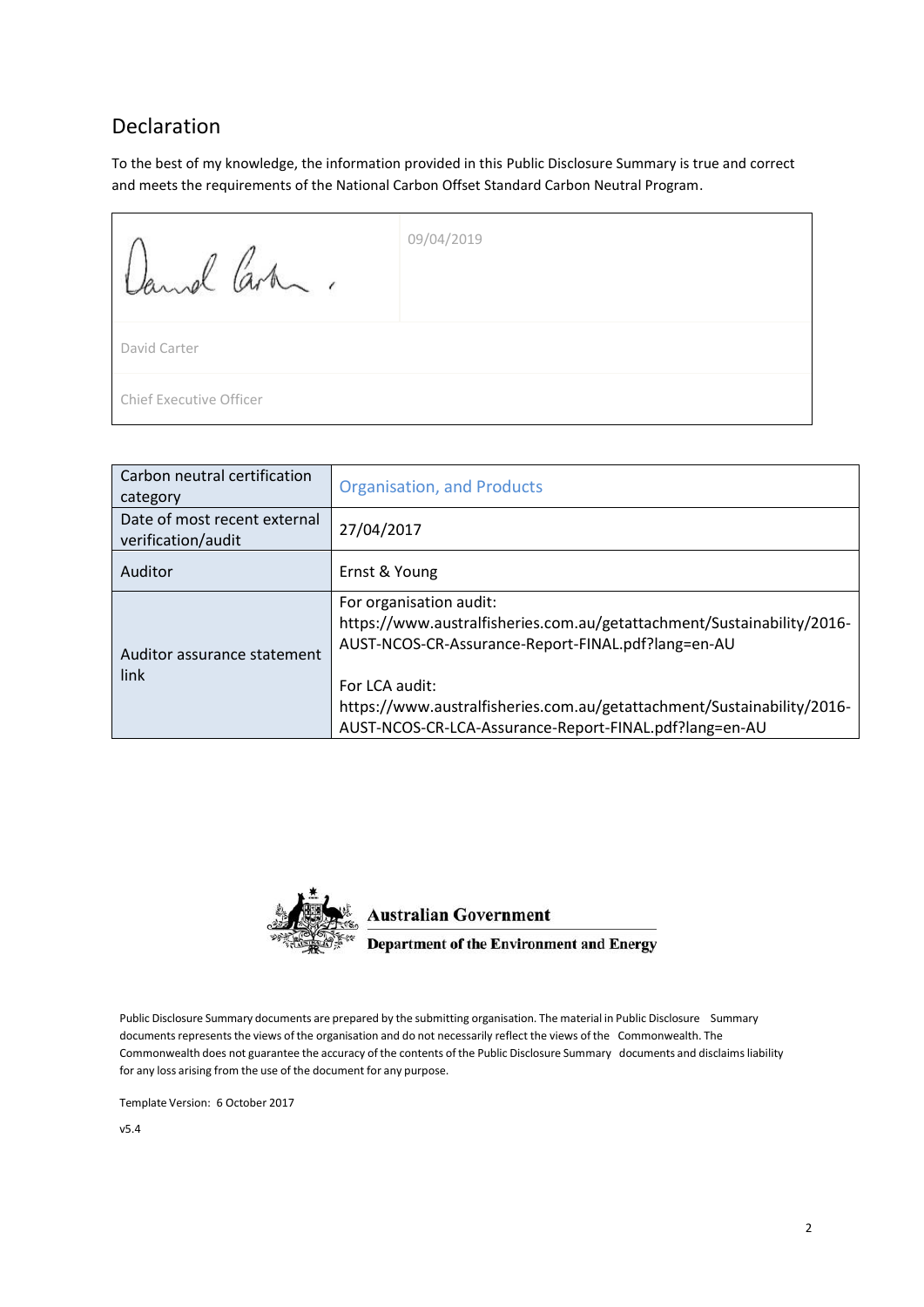### **Contents**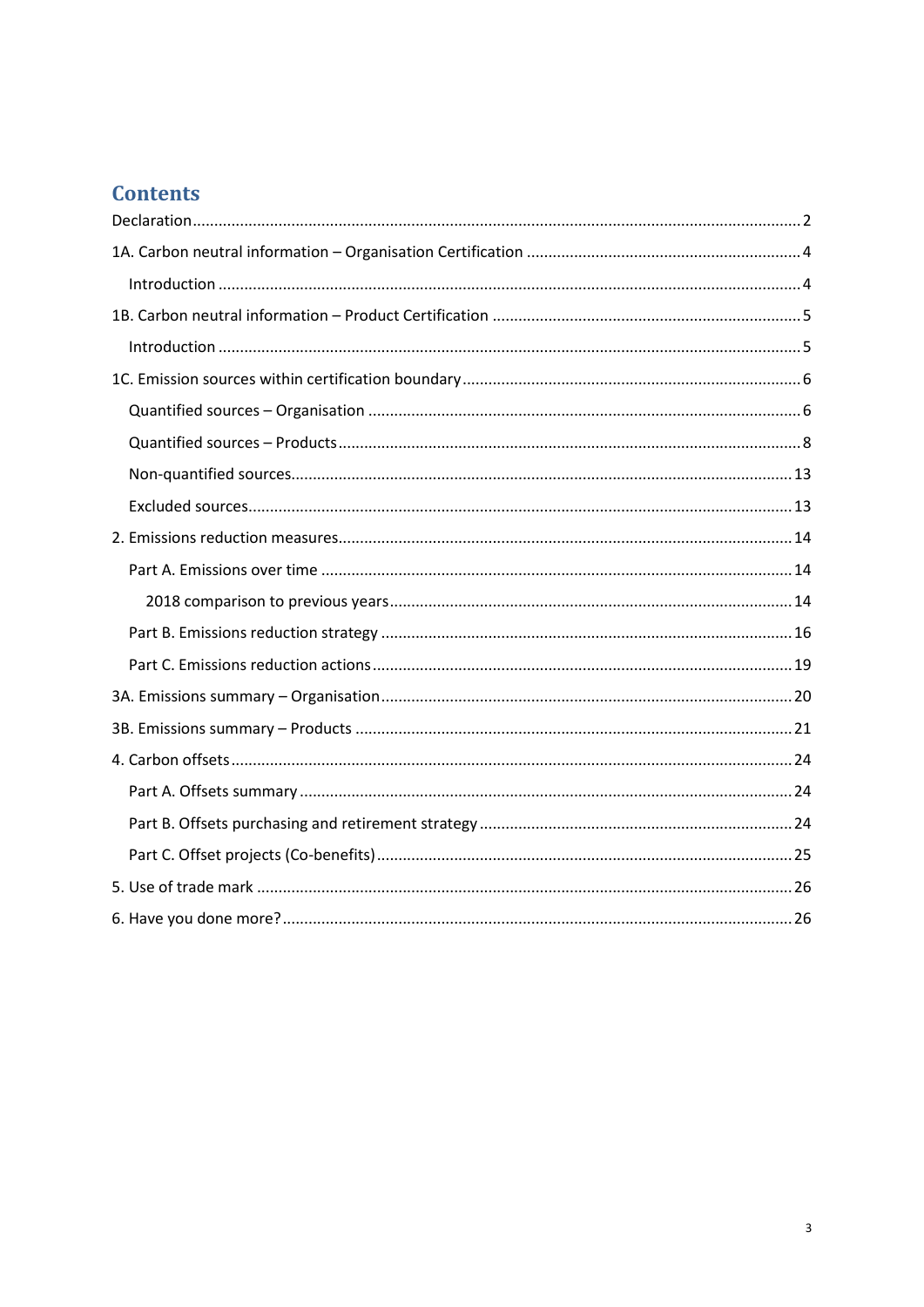# <span id="page-3-0"></span>1A. Carbon neutral information – Organisation Certification

#### <span id="page-3-1"></span>**Introduction**

The following is an outline of the certification of our Organisation, Austral Fisheries Pty Ltd ("Austral") as Carbon Neutral by the Carbon Neutral Program, using the National Carbon Offset Standard for Organisations (2017).

Austral is one of Australia's leading commercial fishing companies, specialising in environmental fishing practices that catch and source sustainable seafood. Austral catches and processe[s Patagonian toothfish](http://www.msc.org/track-a-fishery/fisheries-in-the-program/certified/southern-ocean/heard_island_and_mcdonald_islands_himi_toothfish) and [Mackerel](http://www.msc.org/track-a-fishery/fisheries-in-the-program/certified/southern-ocean/australia-mackerel-icefish/australia-mackerel-icefish/?searchterm=icefish) icefish from the Southern Ocean, as well as wild ocean caught Goldband Snapper, and [Banana prawns and Tiger prawns](http://www.msc.org/track-a-fishery/fisheries-in-the-program/certified/pacific/australia_northern_prawn/australia_northern_prawn/?searchterm=northern%20prawn) from across northern Australia. To do this, Austral owns and operates three longline vessels (including one dual purpose longline-trawler) in the Southern Ocean, 1 fresh trapping vessel out of Darwin, and ten refrigerated prawn trawlers in Australia's Northern Prawn Fishery.

As part of Austral's commitment to environmental excellence, the company became certified under the Carbon Neutral Program in 2016. This firstly involved an extensive footprinting analysis under the National Carbon Offset Standard, originally baselined in 2014. Following this, the entire footprint of the company was, and continues to be offset through Gold Standard credits, generated through revegetation in unproductive farmland in Western Australian, by Carbon Neutral Pty Ltd.

All parts of the Austral business have been accounted for in the preparation of this certification. For example, it includes all the fuel we use on our vessels at sea to harvest fish and prawns; the emissions associated with production and transport of supplies we provide to vessels; and all supporting activitites such as shore based operations and management, administration, policy development, sales and marketing.

As required under the Carbon Neutral Program, the calculation of the footprint includes extensive emissions generated by other suppliers (i.e. Scope 3 emissions), such as sea, land and air transportation, and cold store facilities.

Essentially, we have accounted for all carbon emissions we can identify from the start of our activities, through to the point of end consumer purchase of our studied fish and prawn products at the retailer or restaurant.

Extensive details are provided on separate calculations, and they were most recently independently audited and verified by Ernst & Young for the 2016 calendar year. The next external audit will be for the 2019 calendar year account, as the Carbon Neutral Program requires an independent audit every third year.

For this section of the carbon footprint inventory, a "greenhouse gas inventory" approach is used, since the entity being analysed is an organisation.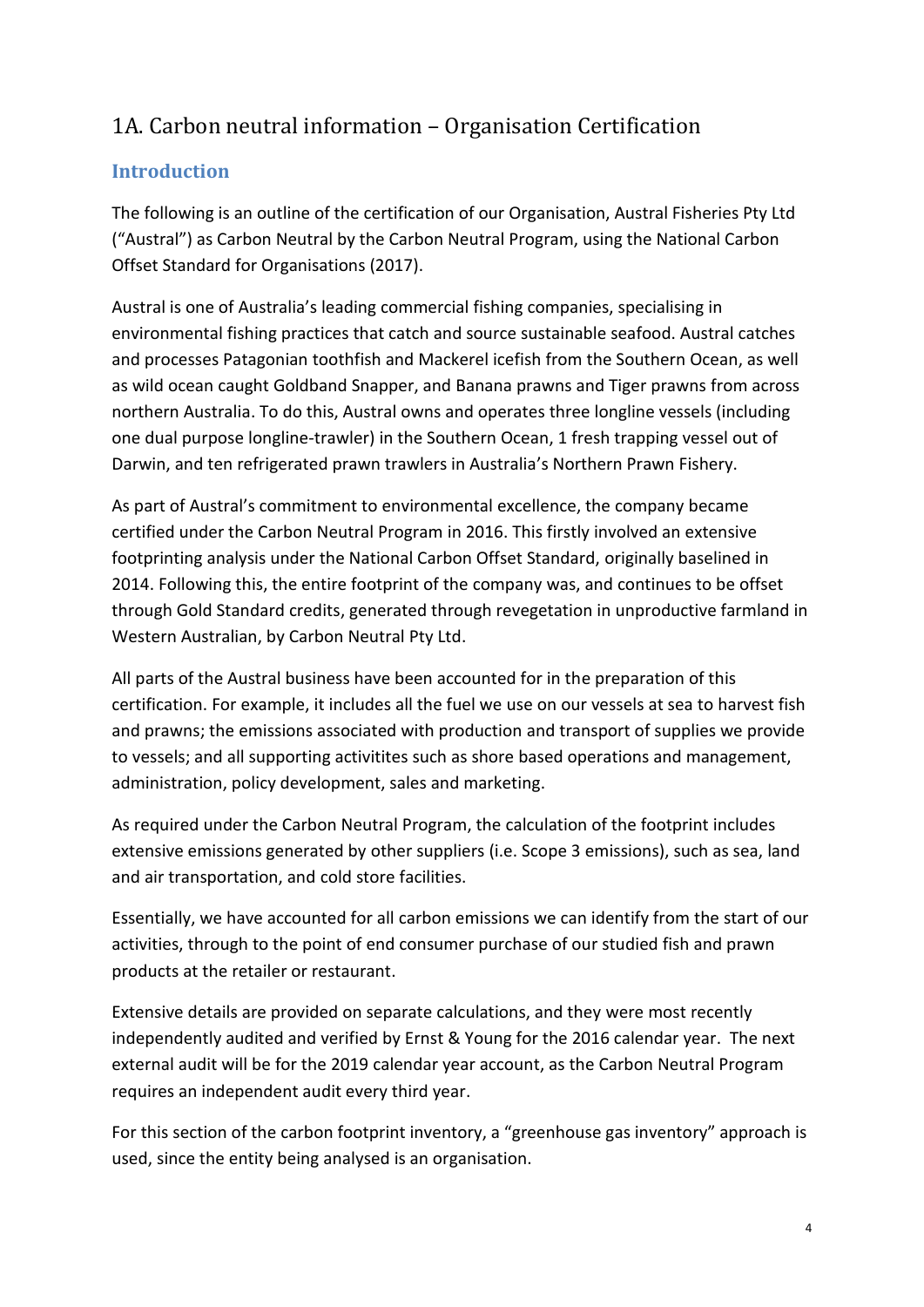# <span id="page-4-0"></span>1B. Carbon neutral information – Product Certification

### <span id="page-4-1"></span>**Introduction**

The following is an outline of the certification of the wild caught ocean fish and prawn products of Austral Fisheries Pty Ltd ("Austral") as Carbon Neutral by the Carbon Neutral Program, using the National Carbon Offset Standard for Products and Services (2017).

Further to the organisation-level certification, Austral has carried out Life Cycle Assessments (LCA) of its wild ocean-caught fish and prawn products, so that these products can also be certified as carbon neutral.

This LCA covers all the wild fish and prawn products caught by Austral. Carried out in accordance with the Greenhouse Gas Protocol Product Life Cycle Accounting and Reporting Protocol, this extends from the carbon emissions from the vessels used to catch the fish and prawns, and the bait used to catch the fish, through the pre-processing of materials in the production line, and through to the point of end consumer purchase of our studied fish and prawn products at the restaurant or retailer.

The extensive scope in calculating the carbon footprint of the organisation, Austral Fisheries, covered, amongst other things, the activities involved in producing the fish and prawn products. The carbon emissions associated with the products, assessed via the LCA, are shown to fit within the organisational footprint, as a subset. This is indeed the general intention of the Greenhouse Gas Protocol reporting for the relationship between businesses and products.

As our LCA scope falls inside our organisation emissions boundary, the emissions involved in the production of Austral's fish and prawn catch are covered by those same offsetting activities as described in section 1A.

Detailed calculations for the three LCA products, as well as a separate full report<sup>1</sup> for this period have been submitted to the Carbon Neutral Program. Like the annual inventory, our LCA data was most recently independently audited and verified by Ernst & Young for the 2016 calendar year. The next independent audit will be for the 2019 calendar year account, as the Carbon Neutral Program requires an independent audit every third year.

<sup>1</sup> <sup>1</sup> Austral Fisheries Pty Ltd 2018 Annual Inventory, including Life Cycle Analysis. *2018 Reporting Period. 2019 Product Certification Period. Prepared April 2019.*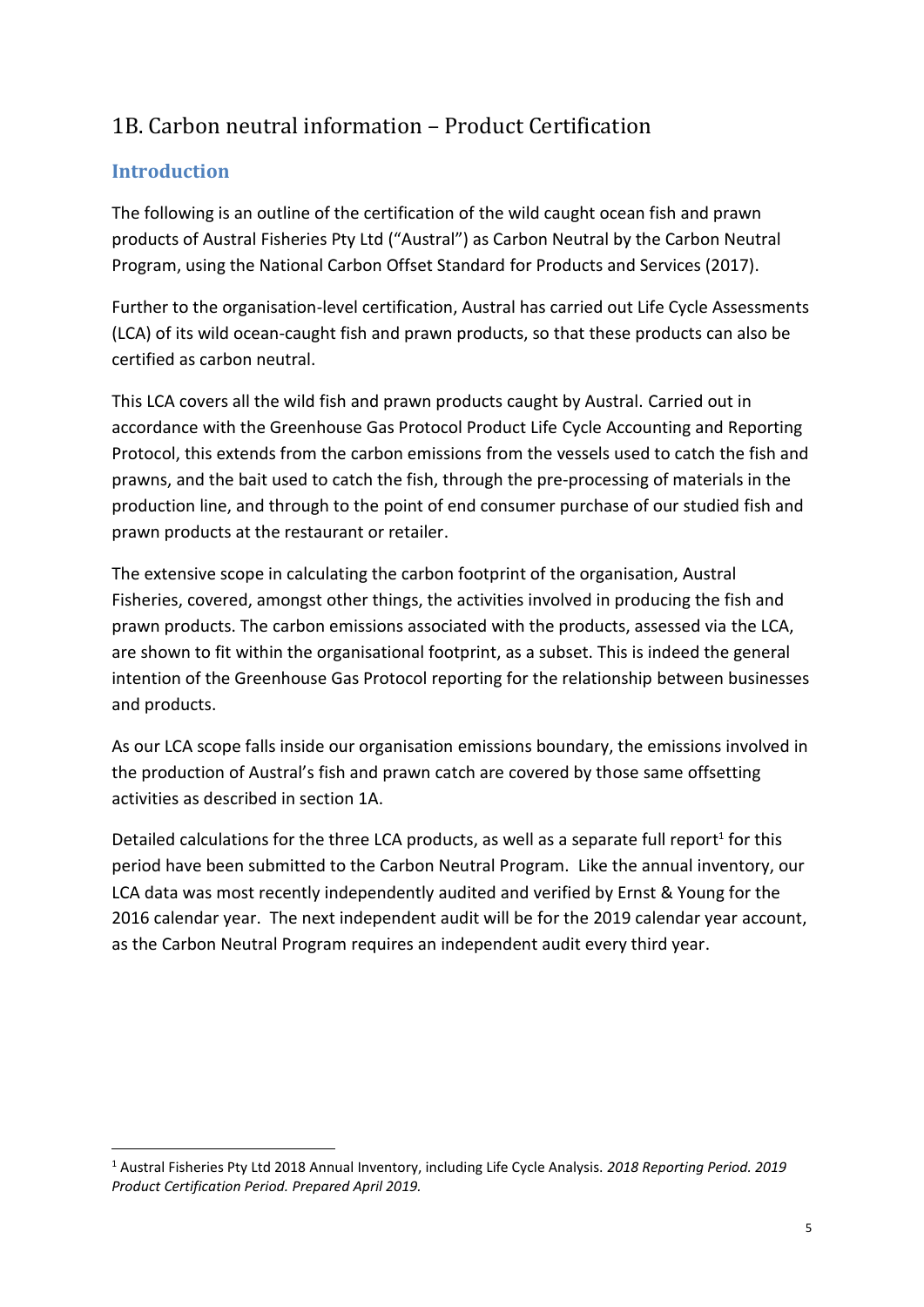# <span id="page-5-0"></span>1C. Emission sources within certification boundary

### <span id="page-5-1"></span>**Quantified sources – Organisation**

The emissions boundary is the entire organisation of Austral Fisheries Pty Ltd (Figure 1). The boundary for the emissions sources was defined using the "control approach" described in the National Greenhouse and Energy Reporting Act. This then involves accounting for the following emissions:

- Scope 1 (direct) emissions by the organisation, such as fuel burned in fishing vessels;
- Scope 2 emissions, which are emissions attributed to purchased electricity; and
- Scope 3 emissions, which are emissions arising from third party sources associated with activities of Austral.

Austral has followed the carbon accounting principals of relevance, completeness, consistency, transparency and accuracy. It has also referenced the following methods and factors:

the Greenhouse Gas (GHG) Protocol standards, including:

- *GHG Protocol – A corporate accounting and reporting standard* (GHG Corporate Standard) (2004)
- *GHG Protocol – Corporate Value Chain (Scope 3) Accounting and Reporting Standard (2011);*

the National Greenhouse and Energy Reporting Act 2007 (NGER Act) and supporting legislation and documentation, including:

- *National Greenhouse and Energy Reporting Regulations 2008 (1 July 2018 compilation)*
- *National Greenhouse and Energy Reporting (Measurement) Determination 2008 (1 July 2018 compilation)<sup>2</sup> (referred to as NGER 2018)*
- *National Greenhouse and Energy Reporting Technical Guidelines*
- *National Greenhouse Accounts Factors 2018 (referred to as NGA Factors 2018);*

procedures and factors used by the Environmental Protection Authority Victoria for some Scope 3 emissions;

**.** 

<sup>&</sup>lt;sup>2</sup> The NGER Determination is often used in preference to the NGA Factors. While they report the same methods and factors, we consider NGER is superior since it describes methods in more detail, describes alternative methods and is the source of the data in the NGA Factors.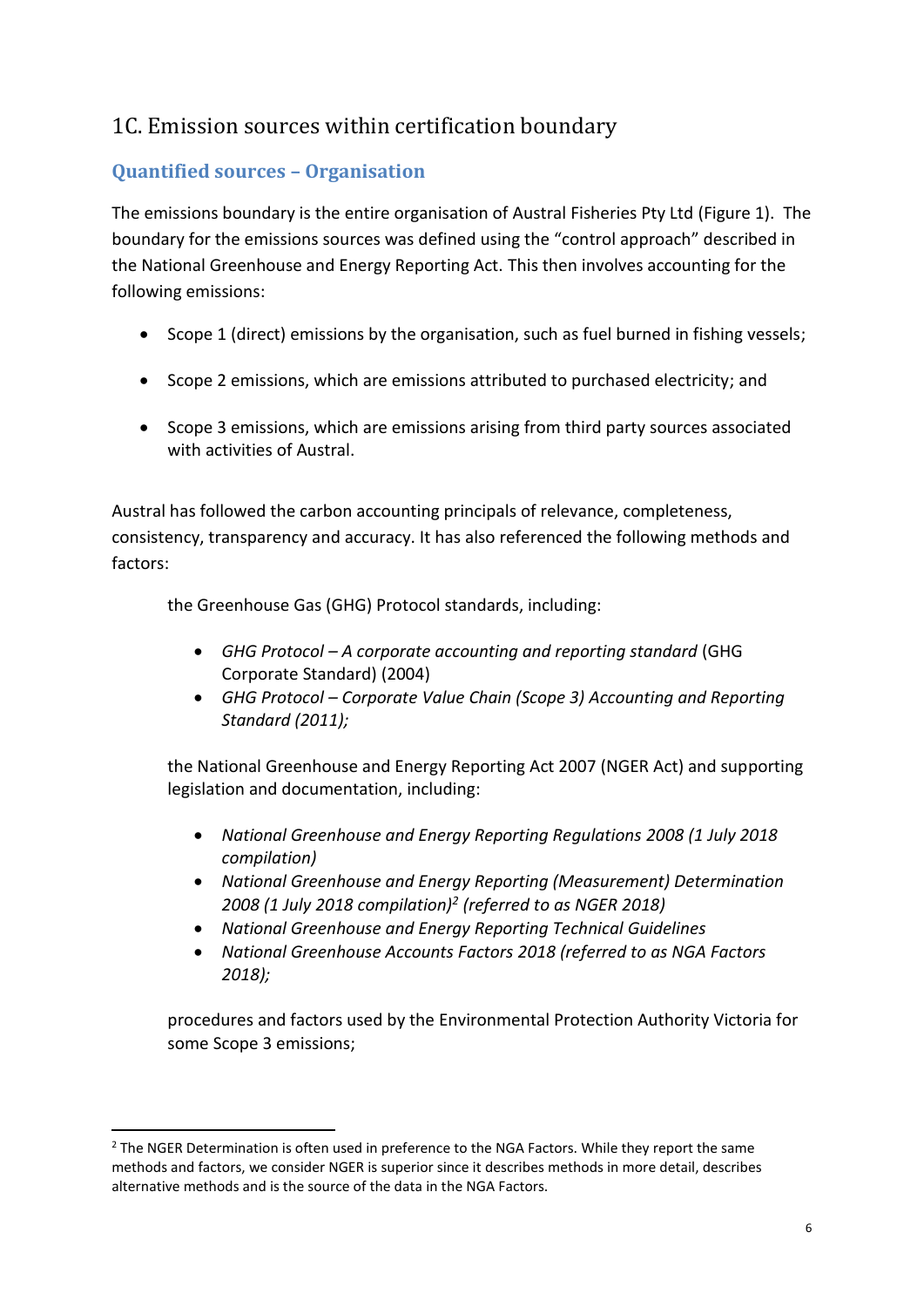

Figure 1. Organisational boundary and carbon inventory boundary of Austral Fisheries 2018 footprint at the organisation level.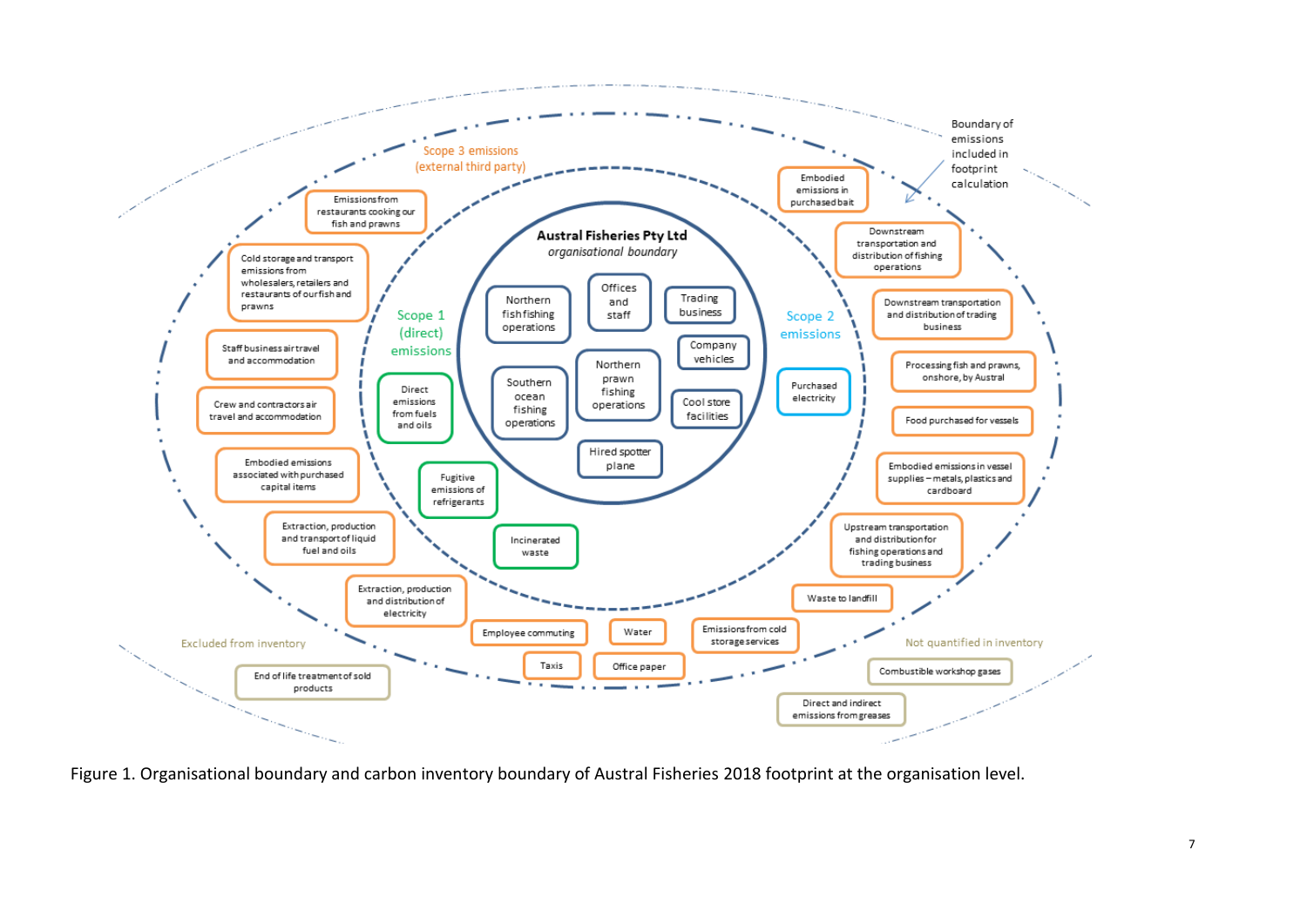emissions factors from the Department of Energy and Climate Change in the United Kingdom; and other in house calculations of emissions where other data was not readily available, which have been audited by Ernst Young.

The following greenhouse gases were accounted for:

- (a) carbon dioxide;
- (b) methane;
- (c) nitrous oxide;
- (d) sulfur hexafluoride;
- (e) hydrofluorocarbons specified in the National Greenhouse and Energy Reporting Determination; and
- (f) perfluorocarbons specified in the National Greenhouse and Energy Reporting Determination.

A summary of the outcomes for our calculations can be seen at Table 4.

#### <span id="page-7-0"></span>**Quantified sources – Products**

Austral's three studied LCA products make up the entire wild catch of Austral Fisheries, and the seafood products which make up these catches are listed in Table 1. These catches come from three geographically and operationally separate fishing fleets:

- 1. 'Southern Fish' are mainly catches of Patagonian Toothfish, but also include Icefish, Grenadier and a small portion of High Seas species caught in the Indian Ocean.
- 2. 'Northern Fish' are mainly catches of Goldband snapper, but also include similar tropical reef fish species.
- 3. 'Prawns' are mainly catches of Banana prawns and Tiger prawns, but also include Endeavour and King prawns as minor catches, as well as small bycatch of other species such as squid, moreton bay bugs and scallops, which for the purpose of our LCA, we will include in our 'prawn' category.

The studied products also comprise the major reference flows used in the organisation-level carbon footprint of Austral, for example in downstream transport calculations. The unit of analysis is defined as the reference flow since the Austral Southern Fish Catch, Northern Fish Catch, and Prawn Catch are intermediate products and this is a cradle-to-gate life cycle analysis.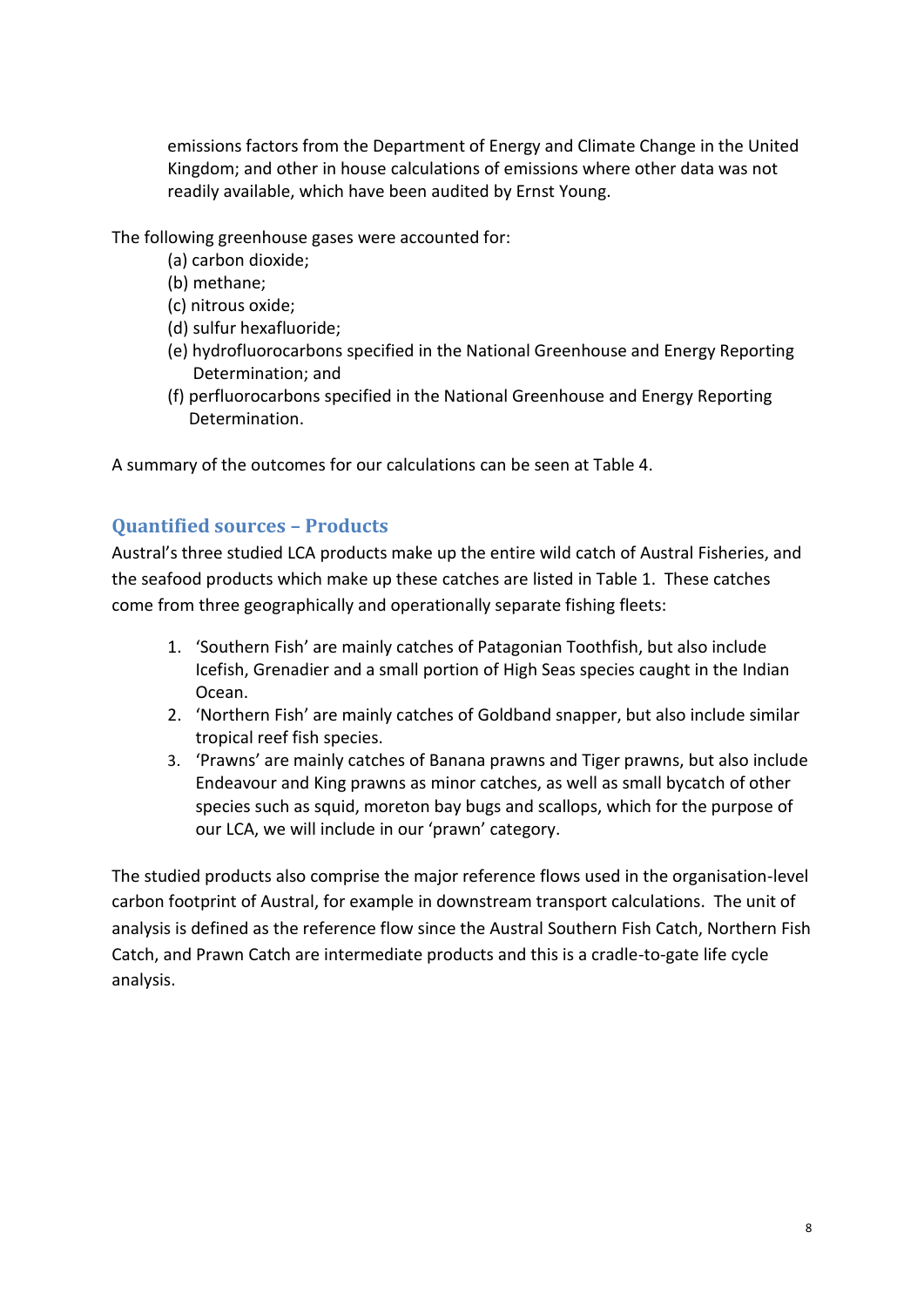| Table 1. Summary and definitions of studied products. |                                              |                                                                                 |                                                                                                                                                                                                                                                                                                                            |  |  |
|-------------------------------------------------------|----------------------------------------------|---------------------------------------------------------------------------------|----------------------------------------------------------------------------------------------------------------------------------------------------------------------------------------------------------------------------------------------------------------------------------------------------------------------------|--|--|
|                                                       | <b>Accounting</b><br>point and<br>definition | <b>Unit of Analysis,</b><br><b>Reference Flow and</b><br><b>Functional Unit</b> | <b>Description</b> <sup>A</sup>                                                                                                                                                                                                                                                                                            |  |  |
| <b>Studied Products</b>                               |                                              |                                                                                 |                                                                                                                                                                                                                                                                                                                            |  |  |
| Austral<br>Southern Fish<br>Catch                     | Product<br>leaving the<br>ship               | <b>Tonnes of Austral</b><br>Southern Fish Catch<br>leaving the ship             | Patagonian Toothfish, as 'HGT' (headed,<br>$\bullet$<br>gutted and tailed) <sup>B</sup><br>Icefish, as whole fish<br>$\bullet$<br>Grenadier, as 'H&G' (headed and gutted), or<br>$\bullet$<br>fillets<br>High seas fish, as both 'H&G' and whole fish<br>Comprises 100% of the southern fish catch<br>of Austral Fisheries |  |  |
| Austral<br><b>Northern Fish</b><br>Catch              | Product<br>leaving the<br>ship               | <b>Tonnes of Austral</b><br>Northern Fish Catch<br>leaving the ship             | Goldband snapper, as whole fish<br>$\bullet$<br>Other similar tropical reef fish <sup>c</sup><br>$\bullet$<br>Comprises 100% of the Northern fish catch of<br><b>Austral Fisheries</b>                                                                                                                                     |  |  |
| Austral<br>Prawn Catch                                | Product<br>leaving the<br>ship               | <b>Tonnes of Austral</b><br>Prawn Catch leaving<br>the ship                     | Whole frozen prawns <sup>D</sup><br>$\bullet$<br>Whole frozen bycatch species <sup>E</sup><br>٠<br>Comprises 100% of the prawn catch of<br><b>Austral Fisheries</b>                                                                                                                                                        |  |  |

Notes:

<sup>A</sup> For interest, it is estimated that 70% of HGT toothfish and whole snapper, and 50% of whole prawns are actually eaten, due to heads, bones, etc.

B For simplicity we have not specifically referred to additional minor products from Toothfish which are cheeks and collars (<5%). The emissions for cheeks and collars are nonetheless included in the analysis, and the tonnage of these products is included in numbers referring to 'HGT'.

<sup>C</sup> Includes, but not limited to Saddletail Snapper, Red Emperor, Mangrove Jack, Cod and Red Throat Snapper

<sup>D</sup> Includes Tiger, Banana, Endeavour and King prawns. Endeavour and King prawns are minor catches during both Tiger and Banana prawn seasons.

E Includes squid, moreton bay bugs, scallops, cuttlefish, lobster, pomfret, leader prawns and certain whole fish species.

The LCA scope will be Cradle-to-Gate, due to the fact that Austral is a supplier of wholesale seafood which is then processed and eaten in a diverse variety of ways around the globe. We refer to the inventory as Cradle-to-Gate even though we have elected to include 'Use' in the LCA. Consistent with a Cradle-to-Gate scope, End-of-life emissions of the products are not included.

Greenhouse gases involved in the LCA are as per the GHG Protocol Product Life Cycle Accounting and Reporting Standard and the National Carbon Offset Standard, and are the same as used in the calculations in the Austral Fisheries organisational carbon footprint study, mentioned above in *Quantified Sources - Organisation*.

A process map for the production of fish and prawns are shown in Figure 2. The process applies to all studied products, so the one figure is applicable for both.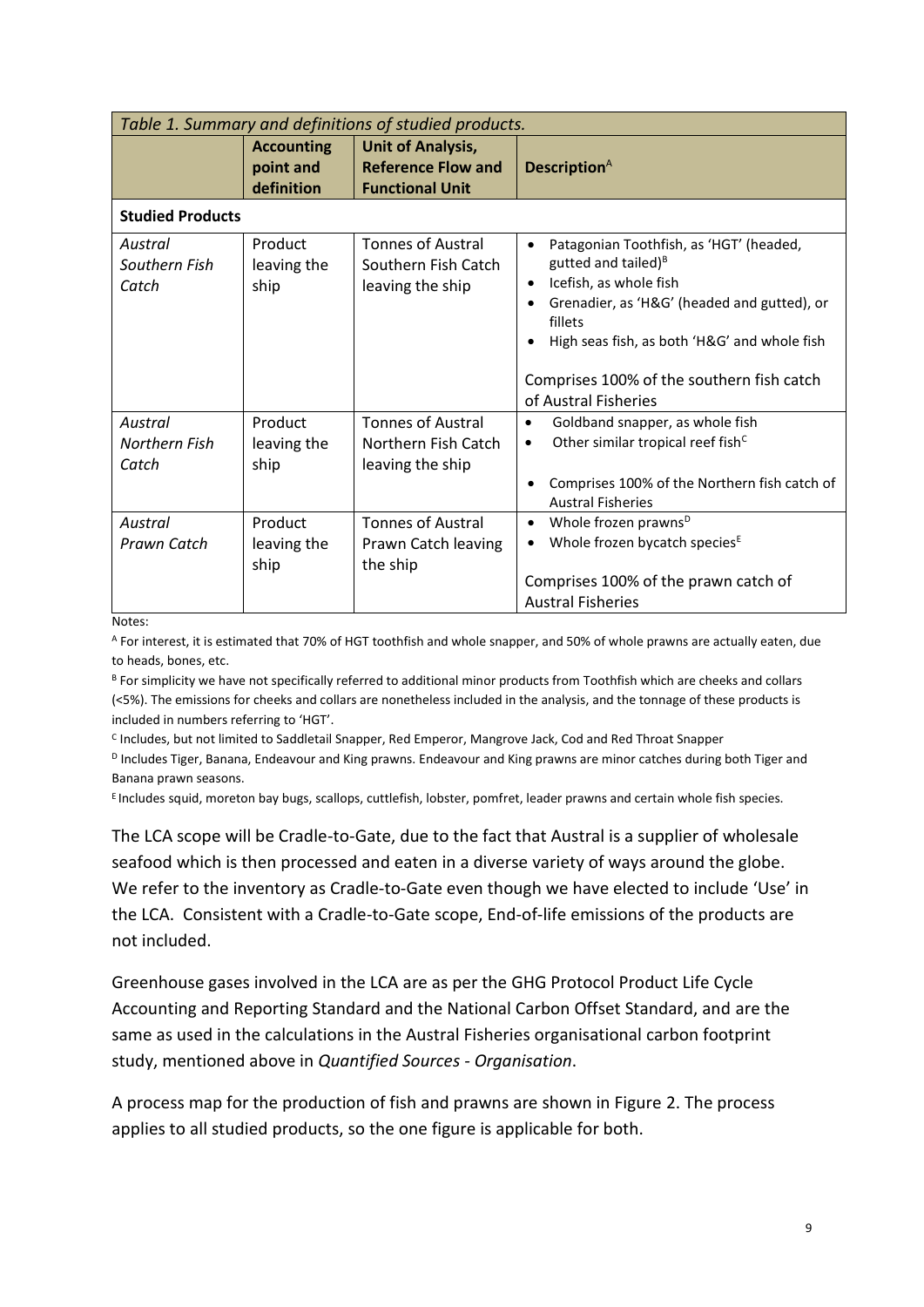Wild caught fish and prawns grow naturally in the ocean, and in accordance with the requirements of the life cycle assessment, natural emissions from this process are not included.

The production facility consists of a fishing fleet steaming to the fishing grounds, catching the fish or prawn products, (and where relevant) processing on board, freezing, and packaging. The production facility also includes any onshore processing undertaken by Austral.

Figure 3 shows the relationship between the Austral Fisheries organisation level inventory and the Life Cycle Assessment of the three studied products<sup>3,4</sup>. We consider that many of these are marginally attributable from a LCA viewpoint, but have included them on the basis that they have already been included in the organisation level inventory.

Austral has followed the carbon accounting principals of relevance, completeness, consistency, transparency and accuracy, as outlined above in *Quantified Sources – Organisation*, with the addition, in the LCA, of:

• *GHG Protocol – Product Life Cycle Accounting and Reporting Standard (2011)*

A summary of the outcomes for our LCA calculations are in Tables 5 and 6 below.

**.** 

<sup>3</sup> Note of explanation on the trading business (Seafood Solutions) within Austral Fisheries, in relation to the LCA: The emissions associated with Seafood Solutions are rightly included in the Organisation level inventory (see Figure 3) but do not feature in the life cycle assessment of Austral Southern Fish, Northern Fish, or Prawn Catch. This is due to the fact that Seafood Solutions is a separate importing business arm which does not deal in significant quantities of these products.

<sup>&</sup>lt;sup>4</sup> Note of explanation that the Scope 2 electricity emissions have only been included from Austral's head office as part of the product LCA, as this is the only office that controls the sales and marketing of these products.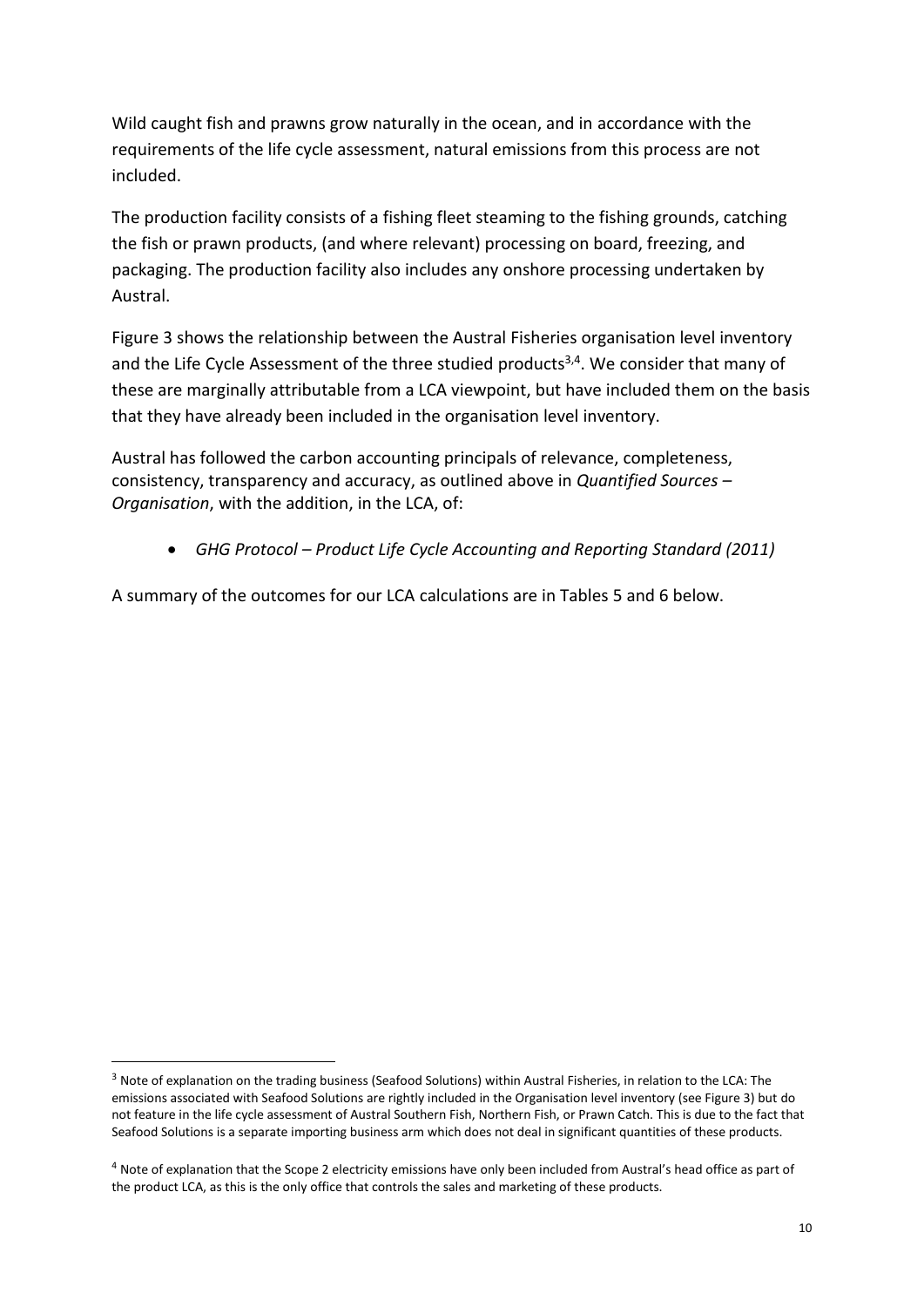

Figure 2. Process map for the production of the studied products, Austral Southern Fish, Northern Fish, and Prawn Catch.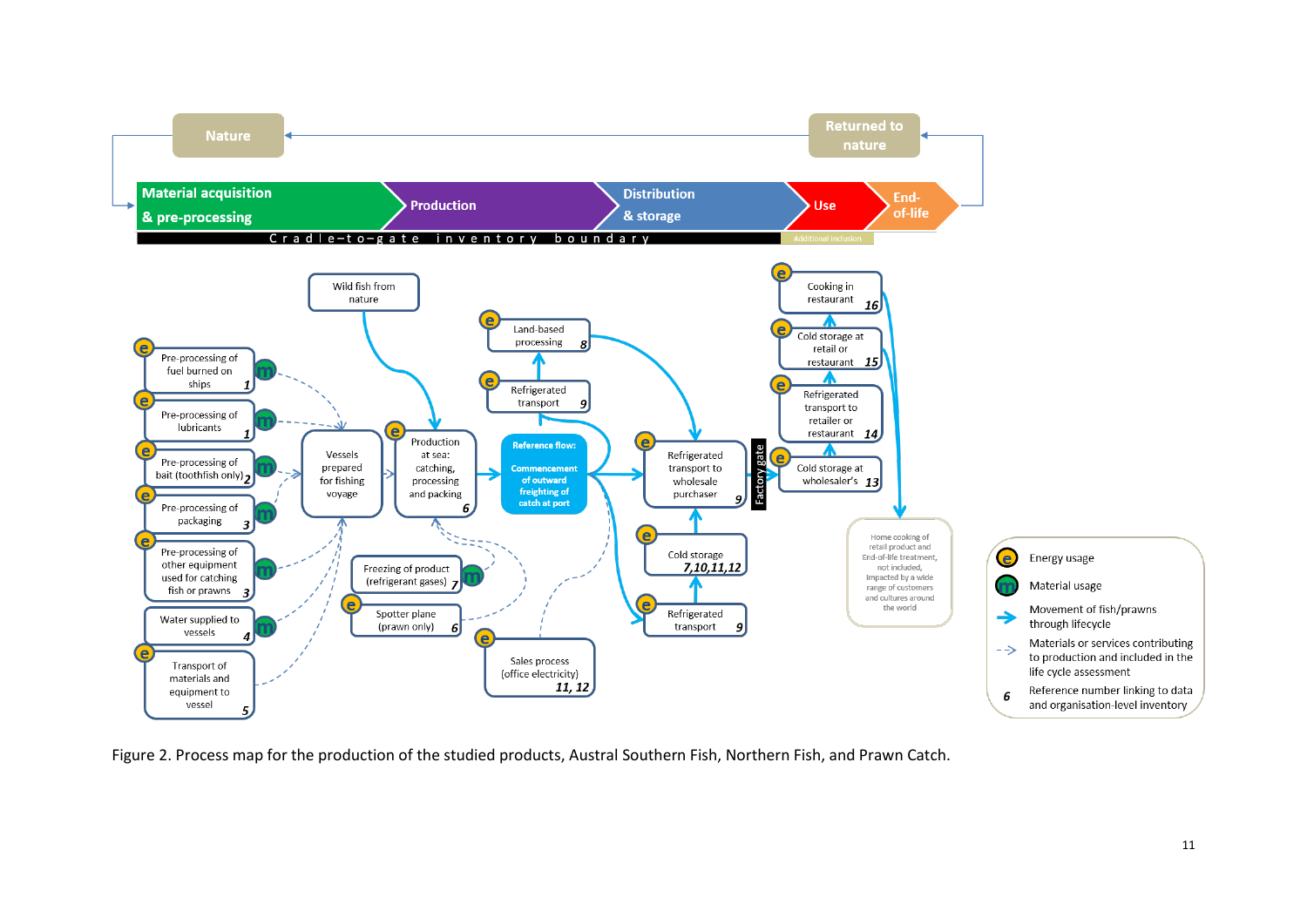

Figure 3. Austral Fisheries organisation level inventory with items which have been used in the life cycle assessment of Austral Southern Fish, Northern Fish, and Prawn products shown in yellow highlight.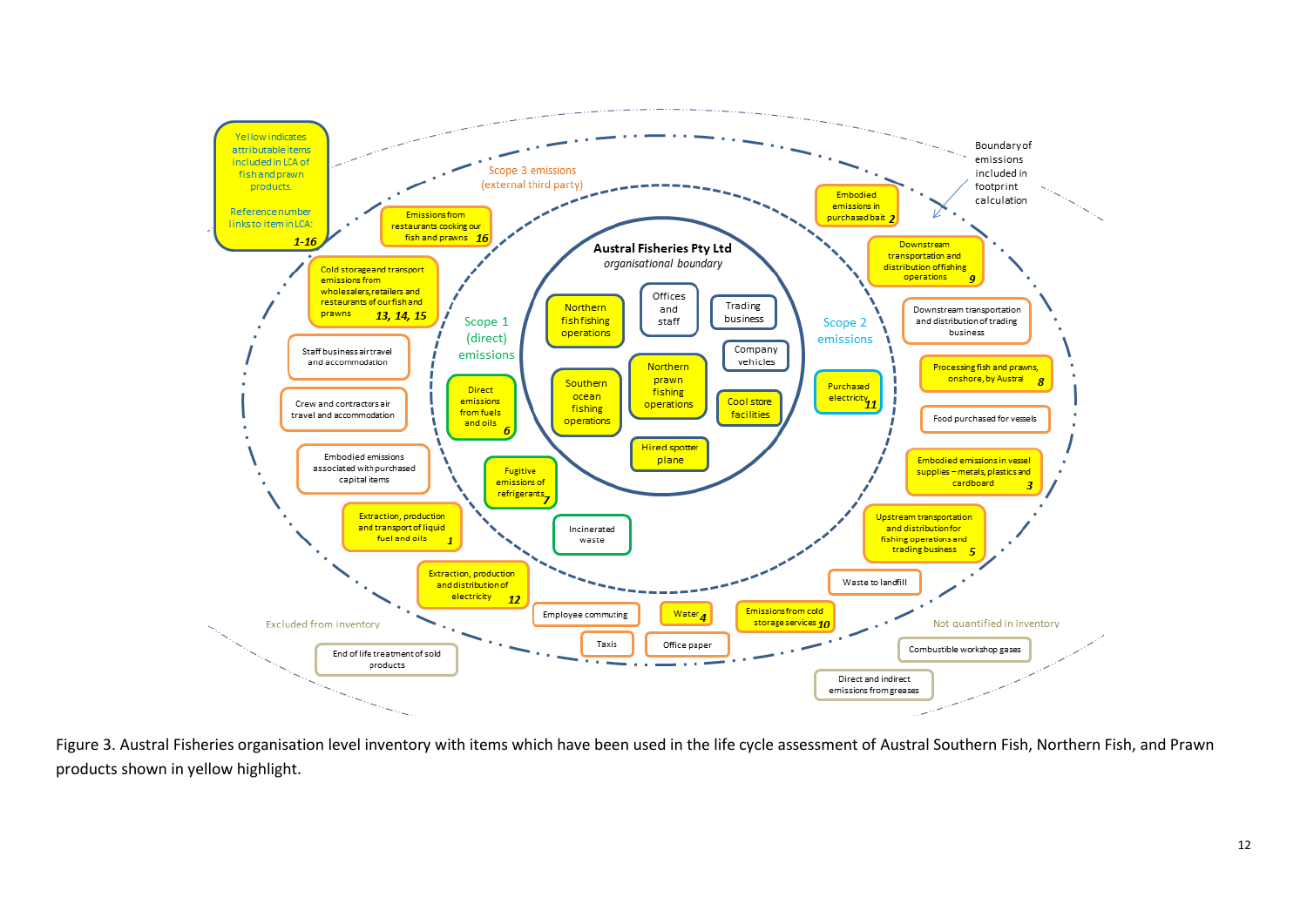#### <span id="page-12-0"></span>**Non-quantified sources**

Two sources of emissions from our inventory have not been quantified due to immateriality.

Firstly, Scope 1 emissions associated with use of petroleum based greases were excluded on the basis of immateriality. In our original baseline year calculation, this was estimated to account for 0.04t  $CO<sub>2</sub>$ -e, or approximately 0.0001 % of our organisation's emissions, and usage has not changed significantly since that time.

Secondly, Scope 1 emissions associated with use of combustible workshop gases were excluded on the basis of immateriality. In our original baseline year calculation, this was estimated to account for 0.5t  $CO<sub>2</sub>$ -e, or approximately 0.002 % of our organisation's emissions, and usage has not changed significantly since that time.

#### <span id="page-12-1"></span>**Excluded sources**

One emissions source has been excluded from our inventory.

Scope 3 emissions associated with End-of-Life treatment of sold fish and prawns were excluded on the basis that this is outside of the scope of cradle-to-gate accounting. However, we have chosen to extend our boundary further downstream to include downstream transport, cold storage and cooking of Austral fish and prawn catch by restaurants and retailers.

We will be strongly encouraging our suppliers and customers to carry out their business with a low carbon footprint. This footprint is akin to a cradle-to-gate scope in this regard.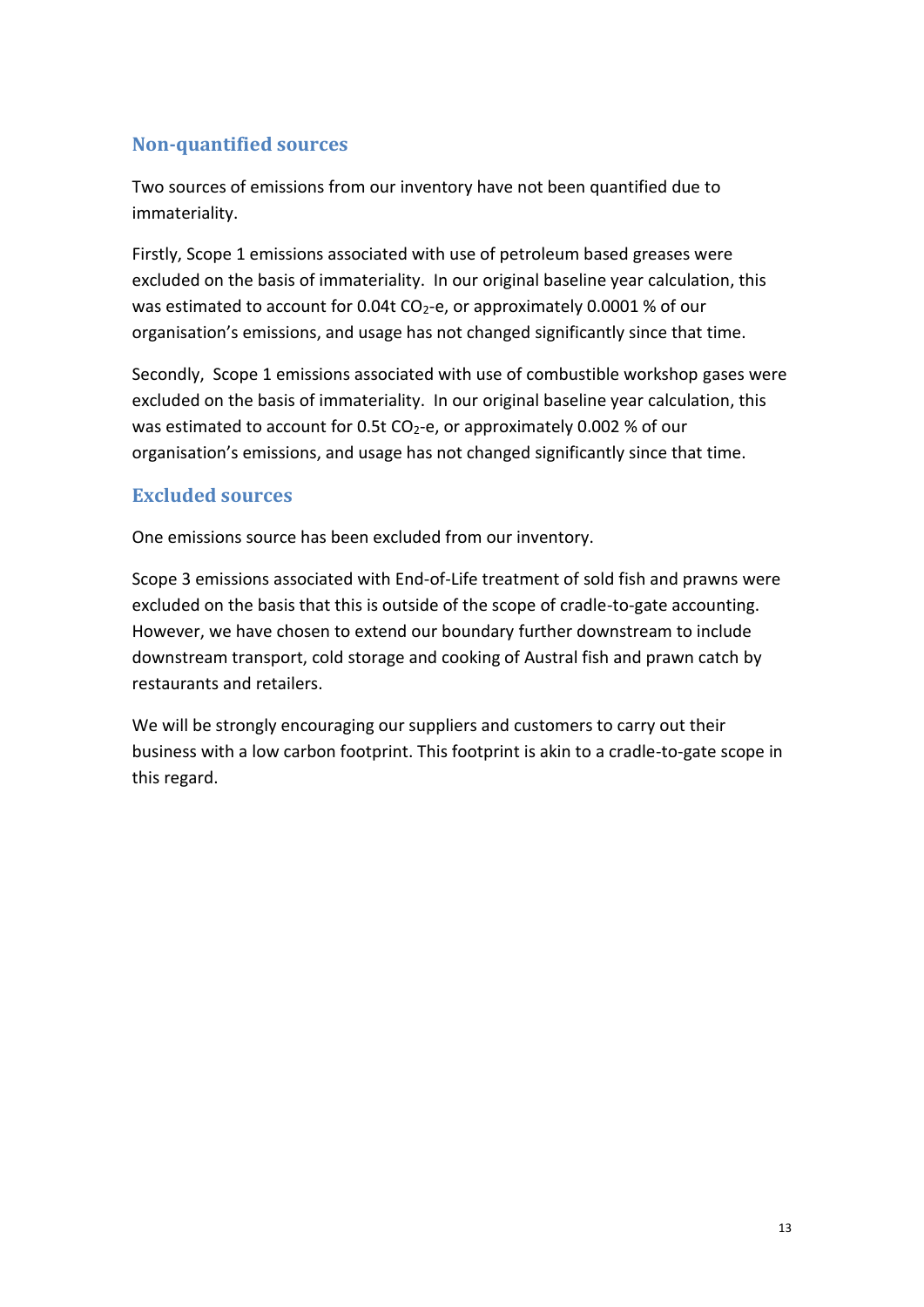### <span id="page-13-0"></span>2. Emissions reduction measures

#### <span id="page-13-1"></span>**Part A. Emissions over time**

This section compares emissions over time. We note that the current year (2018), will become our new baseline due to an additional vessel's refrigeration plant switching from R22 to R507a, as well as 2018 being the first full year's worth of accounts from the newly acquired (November 2017) Northern Fishing Fleet.

Over the last few years our baseline has changed, coinciding with business growth and operational changes, and will likely continue to do so in coming years, when new and/or additional vessels become operational.

We have also continued to improve the accuracy of our inventory over this period. These refinements are the result of a better understanding of the data, as well as there being some new internal reporting systems in place which allowed those data to be better retrieved. These changes, we believe, will better allow us to track results over time, and enable us to deliver achievable results in regards to our Emissions Reduction Strategy.

#### **Revised baseline emissions:**

According to our baseline recalculation policy, from next year we will use calendar year 2018 as our new baseline, which totals **37,257 t CO2-e**.

#### <span id="page-13-2"></span>**2018 comparison to previous years**

In 2018, our overall emissions were 6958t (or 23%) higher than the revised 2014 baseline that was recalculated in 2017. While there are many variables between years, the significant changes to our account this year against that baseline came from:

- 1. The continued upgrade of refrigeration systems in our prawn fleet, with one more vessel undergoing change from R22 to R507a in 2018. Compacting that change, was the unfortunate leakage of R507a refrigerant from some prawn vessels, which amounted to 5575t CO<sub>2-</sub>e in our inventory in 2018.
- 2. The increase in diesel use in the 'Northern Prawn' fleet, which amounted to an increase of  $1233t$  CO<sub>2-e</sub>.
- 3. The first full set of data for the 'Northern Fish' fleet, which amounted to a total of 739t CO<sub>2-</sub>e in the LCA for 'Northern Fish' product.
- 4. On a positive note, refit of the Atlas Cove drive train resulted in fuel savings equating to 3126t CO<sub>2-e</sub>.

These three operational incidents are also relevant when looking at the 53% increase in the emissions intensity of combined LCA catches against total emissions. Also important to note is that total product landed in 2018 was 25% lower than the 2014 baseline year, which exacerbates this emissions intensity increase. Looking more closely at each LCA product: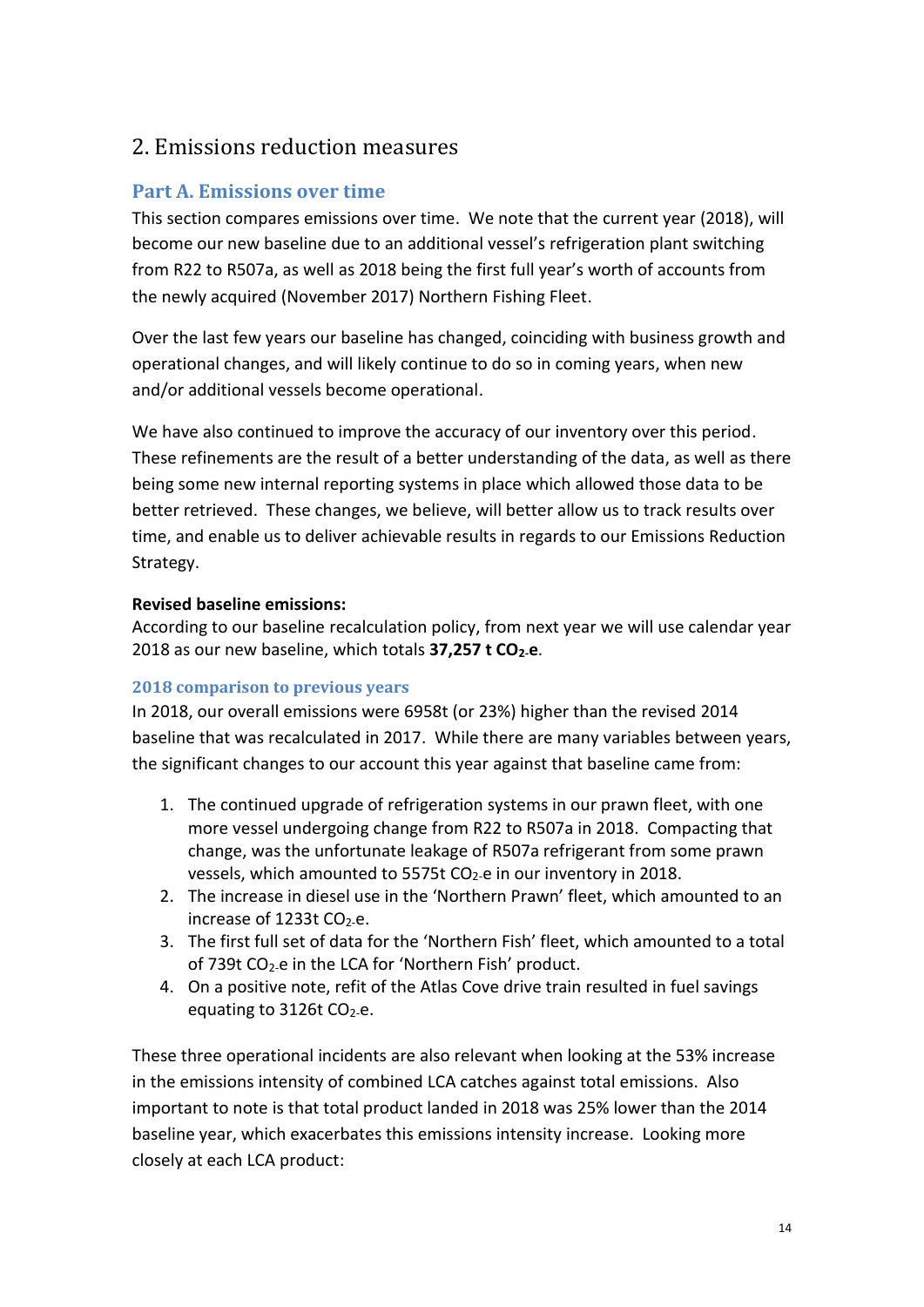- 'Southern Fish' emissions intensity increased from a baseline of 5.12 to 6.63 t CO<sub>2</sub>-e / t fish landed (mainly attributable to 4% increase in Marine gasoil emissions and 22% decrease in catch).
- 'Prawn' emissions intensity increased from a baseline of 6.76 to 12.66 t  $CO<sub>2</sub>$ -e / t prawn caught (mainly attributable to the aforementioned refrigerant gas leakage, 9% increase in diesel use, and 27% decrease in catch). The decreased prawn catch can be explained by the productivity of this fishery being largely dependent on rainfall across northern Australia during the wet season, and while 2018 was not seen as a disappointing year, it is being compared to 2014 which is seen historically as an exceptional year.
- 'Northern Fish' emissions intensity has been calculated based on a full year's data for the first time, with a result of  $3.59$  t  $CO<sub>2</sub>$ -e / t fish caught.

We have chosen to report and track our yearly progress against the total emissions and the emission intensity of total seafood catch for the Organisation; and the emissions intensity per tonne of seafood landed for our Products (Table 2).

| Table 2. Emissions comparison to previous baseline year |                             |          |                |          |                                                            |                                 |
|---------------------------------------------------------|-----------------------------|----------|----------------|----------|------------------------------------------------------------|---------------------------------|
|                                                         |                             | Scope 1  | Scope 2        | Scope 3  |                                                            | <b>Total</b>                    |
|                                                         |                             | (t CO2e) | (t CO2e)       | (t CO2e) | (t CO2e)                                                   | (t CO <sub>2</sub> e/t product) |
| Organisation                                            | <b>Previous Base Year</b>   | 22,720   | 88             | 7,491    | 30,299                                                     | 6.54                            |
|                                                         | $(2014$ rev.)               |          |                |          |                                                            | t $CO2$ -e/t                    |
|                                                         |                             |          |                |          |                                                            | fish+prawn                      |
|                                                         | <b>Current Year and new</b> | 29,376   | 81             | 7,800    | 37,257                                                     | 10.02                           |
|                                                         | baseline (2018)             |          |                |          |                                                            | t $CO2$ -e/t                    |
|                                                         |                             |          |                |          |                                                            | fish+prawn                      |
| <b>Southern</b>                                         | <b>Previous Base Year</b>   | 10,834   | 26             | 2,282    | 13,142                                                     | 5.12                            |
| <b>Fish</b>                                             | $(2014 \text{ rev.})$       |          |                |          |                                                            | t $CO2$ -e/t fish               |
|                                                         | <b>Current Year and new</b> | 10,910   | 18             | 2,424    | 13,352                                                     | 6.63                            |
|                                                         | baseline (2018)             |          |                |          |                                                            | t $CO2$ -e/t fish               |
| <b>Northern</b>                                         | <b>Previous Base Year</b>   |          |                |          | 2018 is the first year of full data for this fishing fleet |                                 |
| <b>Fish</b>                                             | (N/A)                       |          |                |          |                                                            |                                 |
|                                                         | <b>Current Year and new</b> | 538      | $\overline{2}$ | 199      | 739                                                        | 2.84                            |
|                                                         | baseline (2018)             |          |                |          |                                                            | t CO <sub>2</sub> -e/t fish     |
| <b>Prawns</b>                                           | <b>Base Year</b>            | 11,786   | 26             | 2,127    | 13,939                                                     | 6.76                            |
|                                                         | $(2014 \text{ rev.})$       |          |                |          |                                                            | t CO <sub>2</sub> -e/t prawn    |
|                                                         | <b>Current Year and new</b> | 17,473   | 18             | 1,500    | 18,990                                                     | 12.66                           |
|                                                         | baseline (2018)             |          |                |          |                                                            | t CO <sub>2</sub> -e/t prawn    |

Given around 65% of our emissions in 2018 (and up to 85% in previous years) comes from diesel usage on our vessels, the most relevant metric to track our progress is the emissions intensity of tonnes of  $CO<sub>2</sub>$ -e per tonne of product landed. Figure 4 tracks this over time for the organisation, as well as the LCA products.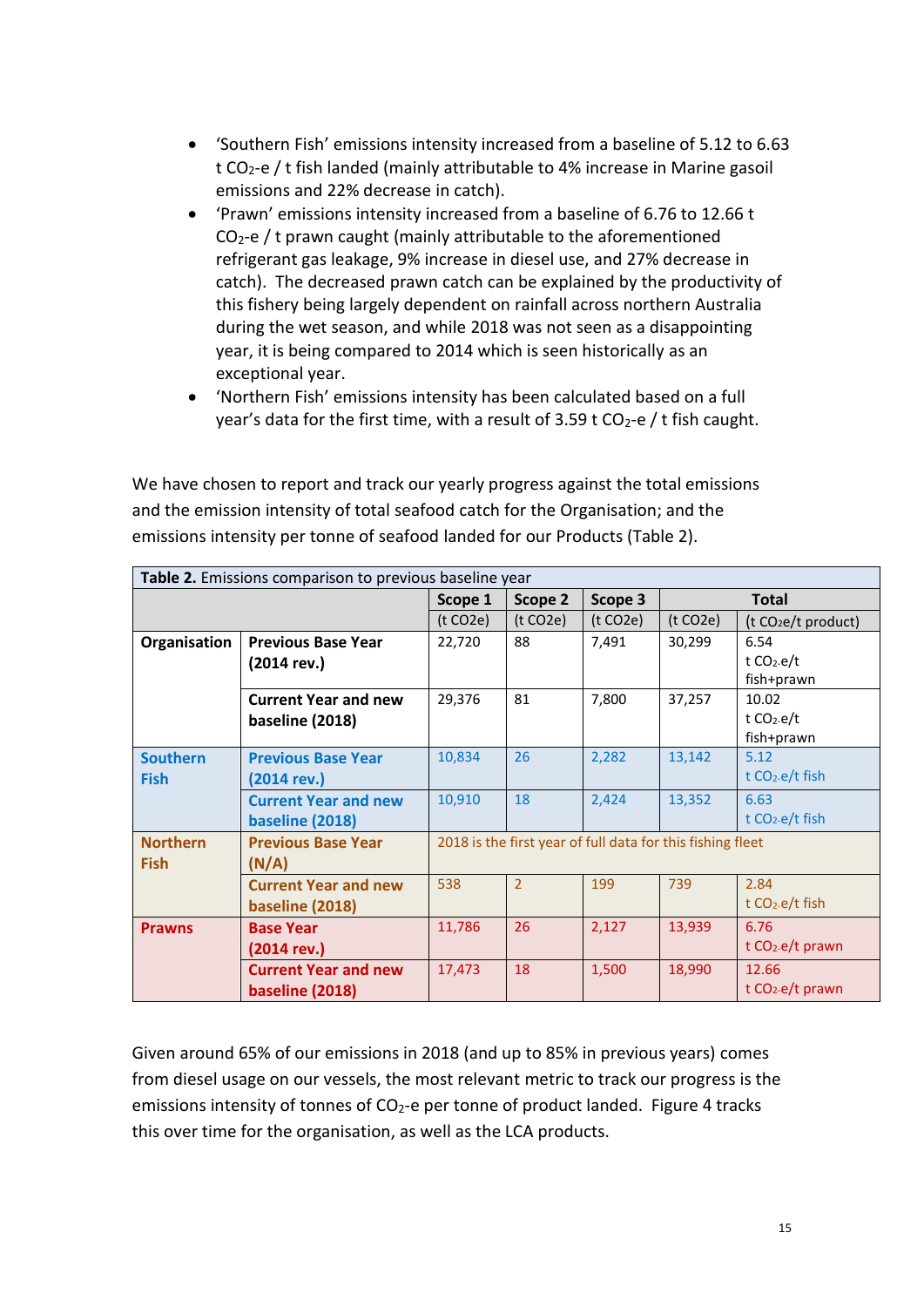

Figure 4: Austral Fisheries: Organisation and LCA products  $CO<sub>2</sub>$ -e emissions intensity per tonne of product landed. Line graphs (primary y-axis) represent emissions intensity per tonne of product landed. Bar graphs (secondary y-axis) represent tonnes of product landed.

#### <span id="page-15-0"></span>**Part B. Emissions reduction strategy**

Our decision to become certified as Carbon Neutral as an organisation, and extend that to our products, is a direct result of our aim to do our bit to ensure a sustainable, healthy, environment for the seafood and seafood products that we rely upon for our livelihoods.

Our vision is to increase the efficiency of our operations (relative to carbon emissions) as far as possible, reduce our carbon emissions wherever we can, and to fully offset remaining emissions. Our major offsetting activities support direct revegetation activities in Western Australia, generating carbon offsets under the Gold Standard certification program, which takes into account, not only the direct carbon sequestration benefits of biodiverse plantings, but additional direct benefits including environmental, social, enonomic and heritage.

We are in the process of reviewing and investigating additional carbon offset programs for future years, including a particular focus on the development of eligible new "blue" carbon offset programs, along with the likes of Qantas, HSBC and Sydney Fish Market.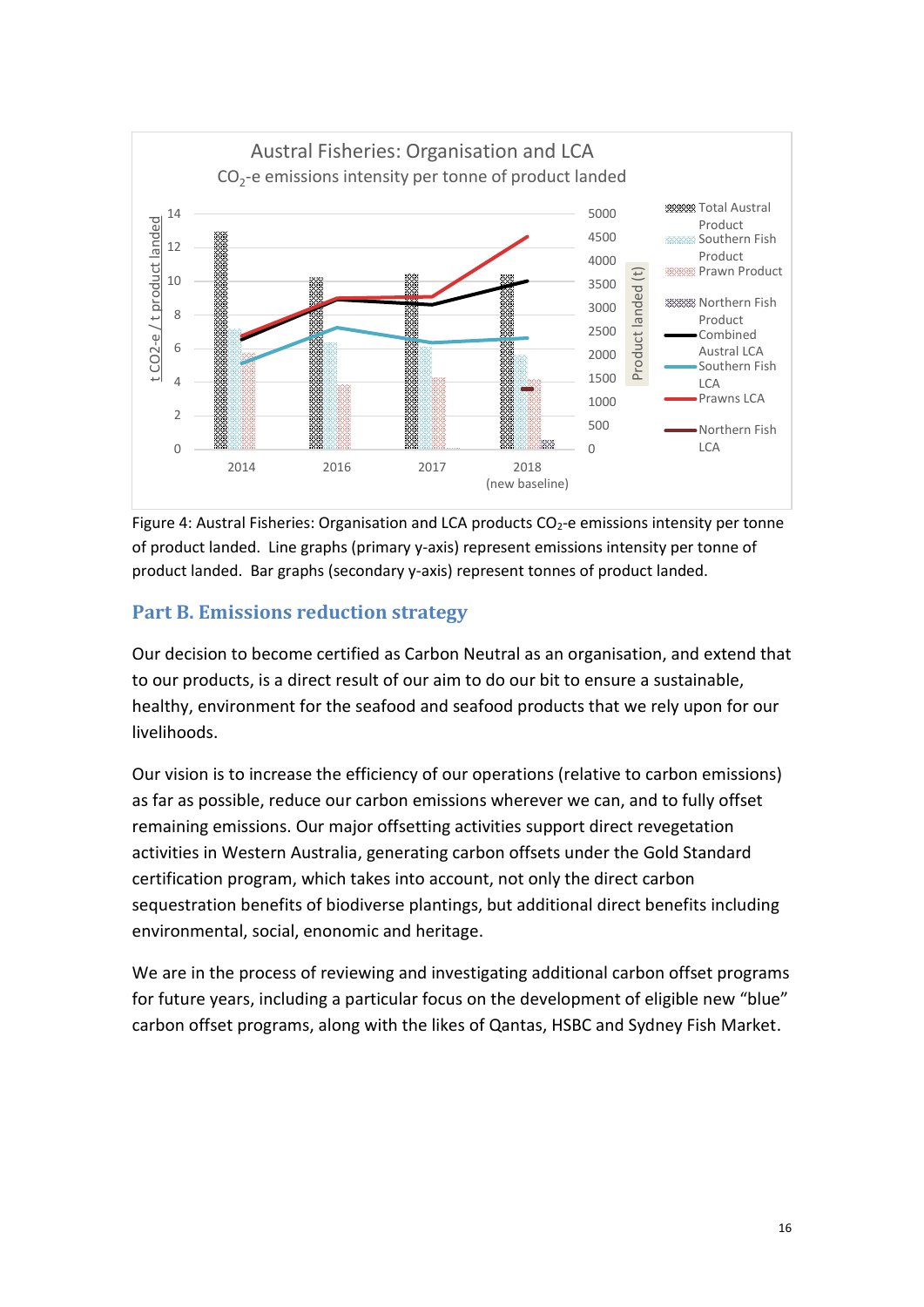In our new baseline year of 2018:

**.** 

- $\bullet$  our total direct catch was 3,720 t of fish and prawns<sup>5</sup>,
- our total carbon footprint was  $37,257$  t CO<sub>2-</sub>e, and
- our emissions intensity was 10.02 t  $CO<sub>2</sub>$  e per tonne of fish and prawns caught.

Our emissions reduction strategy is primarily focussed on the rate of carbon emissions per tonne of product caught. This is appropriate because our operations fluctuate as a result of catch variability each year, changes to our operational footprint over time (such as the acquisition of the Northern Fish fleet in late 2017), or due to government fisheries resources management or conservation changes out of our control. Any meaningful emissions reduction strategy in a complex business that relies so heavily on expensive, long term assets such as fishing vessels, will not happen overnight, and we acknowledge that this will be an ongoing journey for us.

Our specific Emissions Reduction Strategy for 2019 and onwards will include:

- Aim to reduce the emissions intensity of the 2018 baseline year of 10.02 t  $CO<sub>2</sub>$ -e per tonne of fish and prawns caught.
- Continue to communicate the policy and approach of our "Carbon Neutral" pledge to all employees, contractors, suppliers, customers and industry peer groups in an endeavour to gain their support for devising mechanisms to lower the carbon emission footprint of Austral Fisheries, and as a consequence, the industry as a whole;
- Public acknowledgement that the seafood industry can be a leader in the transition to the low emission economy, through technological advancements, as well as being responsible stewards for the marine sector.
- Continue to work with government regulators and agencies such as the Australian Fisheries Management Authority, the Australian Antarctic Division, the Commonwealth Scientific and Industrial Research Organisation, and the Australian Maritime Safety Authority to work towards making our operations more emissions efficient, while not compromising safety or operational efficiency;

<sup>5</sup> In this document, when referring to tonnes of fish and prawns caught, it means the weight of the *total product* that comes off the fishing vessel, which in the case of 'fish', consists of either whole fish, headed, gutted and tailed (HGT) trunks, headed and gutted (H&G) trunks, fillets, collars or cheeks, and in the case of 'prawns', consists of whole prawns, and minor bycatch species such as squid, scallops and lobster.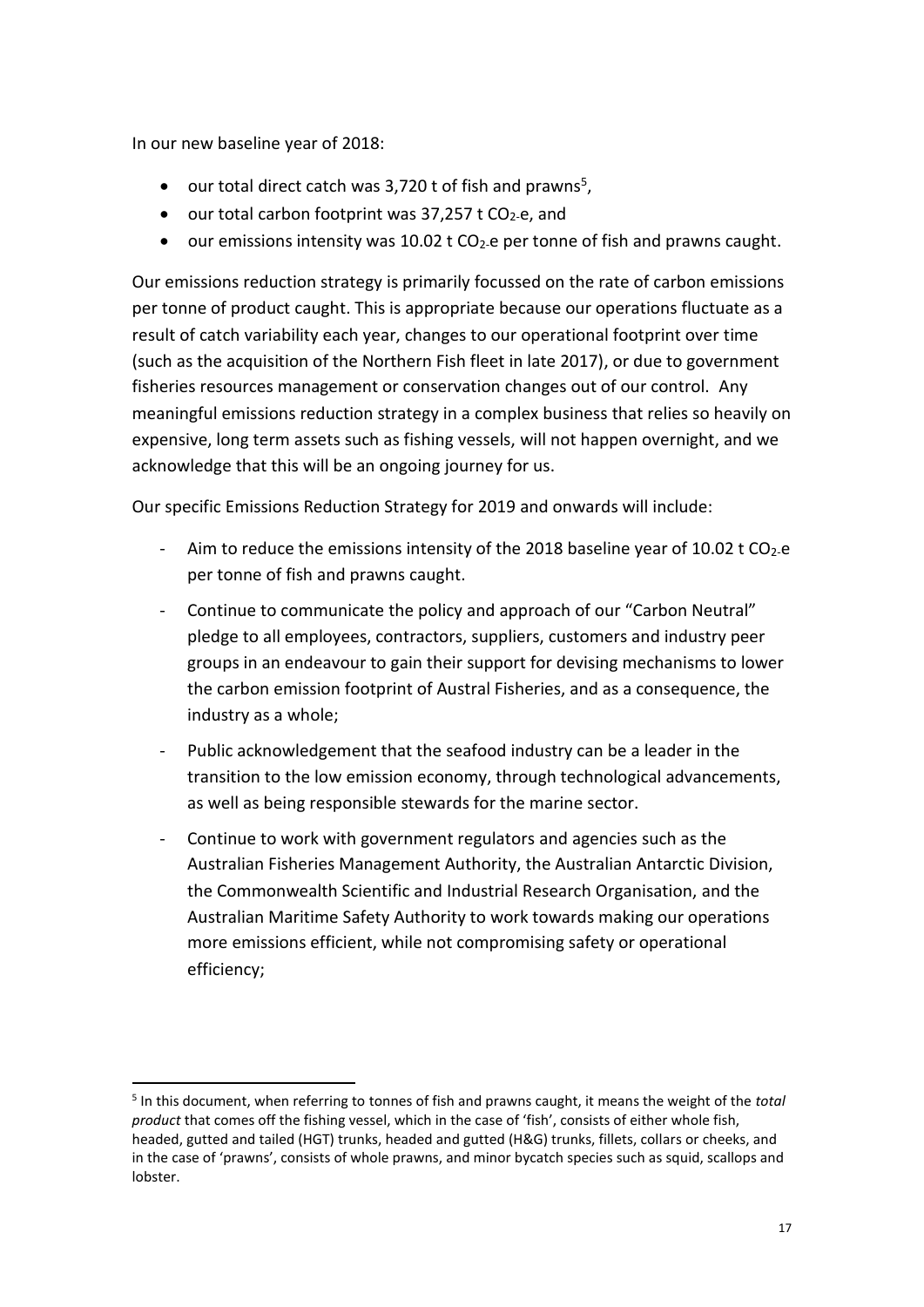- Continue to investigate and improve on fuel efficiency programs for our vessels, to ultimately reduce fuel consumption and decrease our emissions intensity per tonne of product caught.
- Continue to work with non-government organisations such as the World Wide Fund for Nature and the Marine Stewardship Council to adapt or implement relevant suggestions from their programs;
- Continue to encourage our suppliers to provide lower carbon emission goods and services to our company. This would include fishing gear, mechanical and engineering supplies, stevedore and provedore supplies, fuel, product suppliers, and others;
- Working with our customers to encourage them to continue our Carbon Neutral story through to the end consumer.
- Continue to work with stakeholders in the carbon offset community to progress an international offset standard (like the Marine Stewardship Council cerification for sustainable seafood), or international alignment of domestic offset standards.
- Continue to work with stakeholders, such as CSIRO, Qantas, HSBC, and Sydney Fish Market to develop methodologies and logistically possible solutions surrounding for future for 'blue carbon' capturing systems.

We will review, evaluate, refine and report on our Emissions Reduction Strategy following the end of calendar year 2019.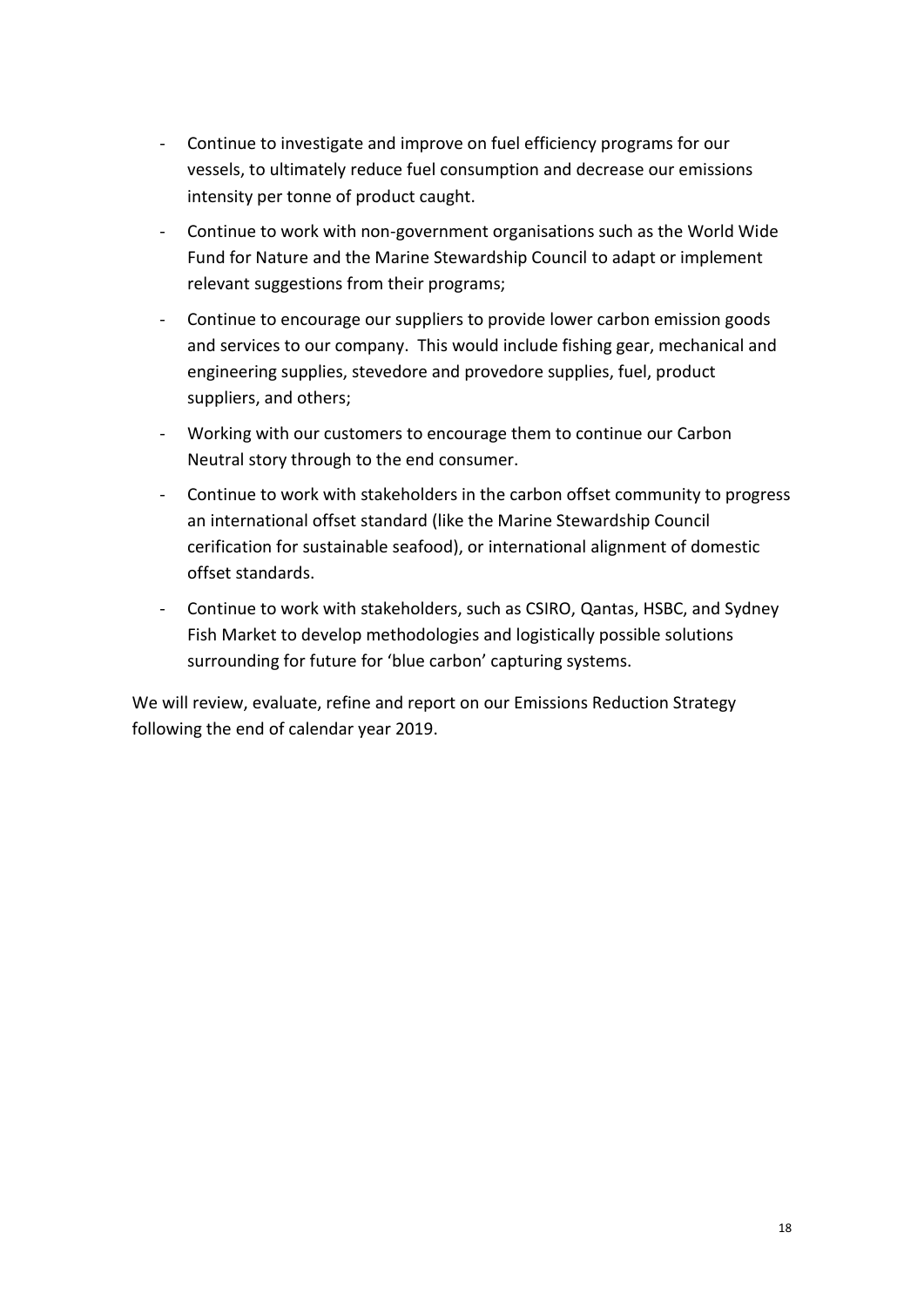### <span id="page-18-0"></span>**Part C. Emissions reduction actions**

Table 3 indicates the measures that have been completed or are currently underway in regards to emissions reductions at Austral Fisheries.

| Table 3. Emissions reduction measures implemented in the current reporting period |                                                           |                                                                                                                                                                                                                                                                                                           |       |                  |                        |
|-----------------------------------------------------------------------------------|-----------------------------------------------------------|-----------------------------------------------------------------------------------------------------------------------------------------------------------------------------------------------------------------------------------------------------------------------------------------------------------|-------|------------------|------------------------|
| Year<br>completed                                                                 | Emission<br>source                                        | Reduction measure and calculation<br>method                                                                                                                                                                                                                                                               | Scope | <b>Status</b>    | Reduction<br>t $CO2-e$ |
| 2016                                                                              | Paper                                                     | Moved to NCOS certified paper for all<br>offices                                                                                                                                                                                                                                                          | 3     | Complete         | 1.2t                   |
| 2017                                                                              | Perth<br>office<br>electricity                            | We switched all lights in our Perth office<br>to LED in August 2017.                                                                                                                                                                                                                                      | 2, 3  | Complete         | 6.5t                   |
| 2017                                                                              | Sydney<br>office<br>electricity                           | Where available, we switched our<br>energy providers to NCOS certified<br>providers in May 2017.                                                                                                                                                                                                          | 2, 3  | Complete         | 9t                     |
| 2018                                                                              | Litres of<br>diesel per<br>kilogram<br>of prawn<br>caught | We finished the construction of a new<br>prawn trawler in 2017. 2018 was its first<br>year in operation. While we do have a<br>vessel that its more fuel efficient for its<br>size, we did not achieve a higher catch<br>per litre of diesel in our first year but we<br>hope to improve on that in 2019. | 1, 3  | Not yet realised |                        |
| 2018                                                                              | Litres of<br>Marine<br>Gasoil                             | We finished installing an alternating<br>generator for our largest toothfish<br>vessel, which reduced fuel usage on this<br>vessel by 38%.                                                                                                                                                                | 1, 3  | Complete         | 3126t                  |
| Total emission reductions implemented in this reporting period                    |                                                           |                                                                                                                                                                                                                                                                                                           |       | 3143t            |                        |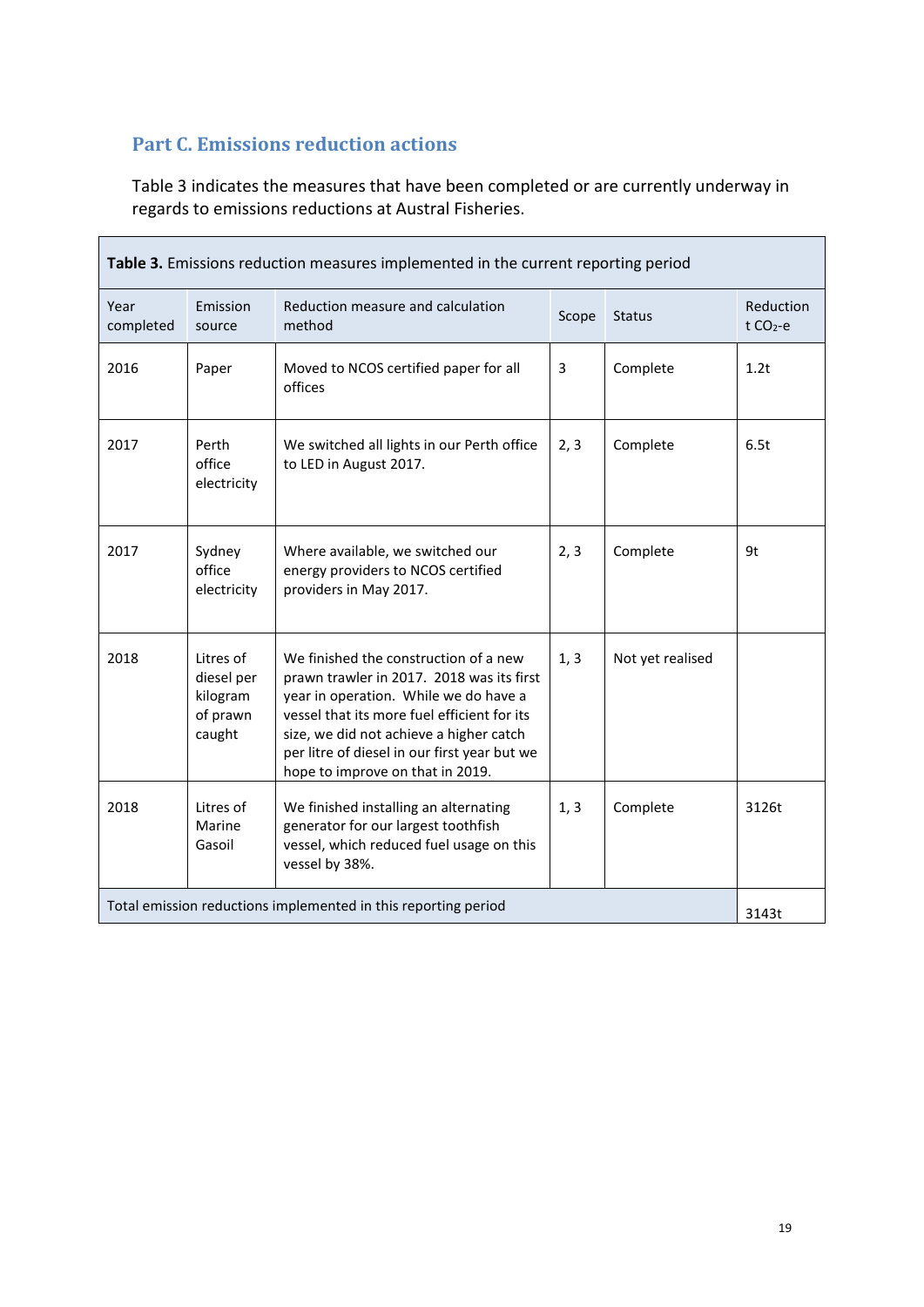# <span id="page-19-0"></span>3A. Emissions summary – Organisation

The total emissions of Austral Fisheries at the organisation level in 2018 was 37,257 t CO2-e, as shown in Table 4.

| Table 4. Emissions Summary - Organisation |                                                                                          |                |  |  |
|-------------------------------------------|------------------------------------------------------------------------------------------|----------------|--|--|
| Scope                                     | <b>Emission source</b>                                                                   | $t CO2-e$      |  |  |
| 1                                         | Marine Gasoil - transport (Southern Ocean fleet)                                         | 10883          |  |  |
| 1                                         | Diesel oil - transport (Northern Prawn fleet)                                            | 11814          |  |  |
| 1                                         | Diesel oil - transport (Northern fish fleet)                                             | 496            |  |  |
| 1                                         | Diesel oil - transport (Austral Hunter voyage to Cairns / seatrials)                     | 417            |  |  |
| 1                                         | Petroleum-based oils (Southern Ocean fleet)                                              | 27             |  |  |
| 1                                         | Petroleum-based oils (Northern Prawn fleet)                                              | 15             |  |  |
| 1                                         | Petroleum-based oils (Northern fish fleet)                                               | 3              |  |  |
| 1                                         | Transport petrol-post 2004 vehicles                                                      | 35             |  |  |
| $\mathbf{1}$                              | Gasoline for aircraft - spotter plane                                                    | 69             |  |  |
| 1                                         | Fugitive emissions of refrigerant gas                                                    | 5614           |  |  |
| 1                                         | Waste incinerated on vessels                                                             | 2.7            |  |  |
| 2                                         | Electricity purchased for Australian offices                                             | 78.4           |  |  |
| 2                                         | Electricity purchased for international offices                                          | 3.1            |  |  |
| 3                                         | Cold storage services                                                                    | 70             |  |  |
| 3                                         | Food supplies on vessels                                                                 | 1315           |  |  |
| 3                                         | Water purchased for vessels and offices                                                  | 0.8            |  |  |
| 3                                         | Office paper                                                                             | 0.7            |  |  |
| 3                                         | Bait for Southern Ocean                                                                  | 487            |  |  |
| 3                                         | Bait for Northern Fish Fleet                                                             | 90             |  |  |
| 3                                         | Supplies procured for vessels - cardboard                                                | 151            |  |  |
| 3                                         | Remaining weight of supplies procured for vessels - assumed to be metals<br>and plastics | 653            |  |  |
| 3                                         | Capital goods                                                                            | 54             |  |  |
| 3                                         | Marine Gasoil - transport (Southern Ocean fleet)                                         | 528            |  |  |
| 3                                         | Diesel oil - transport (Northern Prawn fleet)                                            | 603            |  |  |
| 3                                         | Diesel oil - transport (Northern fish fleet)                                             | 25             |  |  |
| 3                                         | Diesel oil - transport (Austral Hunter voyage to Cairns / seatrials)                     | 21             |  |  |
| 3                                         | Petroleum-based oils (Southern Ocean fleet)                                              | $\overline{7}$ |  |  |
| 3                                         | Petroleum-based oils (Northern Prawn fleet)                                              | 4              |  |  |
| 3                                         | Petroleum-based oils (Northern fish fleet)                                               | $\mathbf{1}$   |  |  |
| 3                                         | Transport petrol-post 2004 vehicles                                                      | $\overline{2}$ |  |  |
| 3                                         | Gasoline for aircraft - spotter plane                                                    | 4              |  |  |
| 3                                         | Electricity purchased for international offices                                          | 0.4            |  |  |
| 3                                         | Electricity purchased for Australian offices                                             | 8.1            |  |  |
| 3                                         | Upstream transportation of supplies for fishing vessels                                  | 222            |  |  |
| 3                                         | Upstream transportation of fish in trading division, by sea                              | 1220           |  |  |
| 3                                         | Waste to landfill                                                                        | 33             |  |  |
| 3                                         | Business air travel - employees                                                          | 175            |  |  |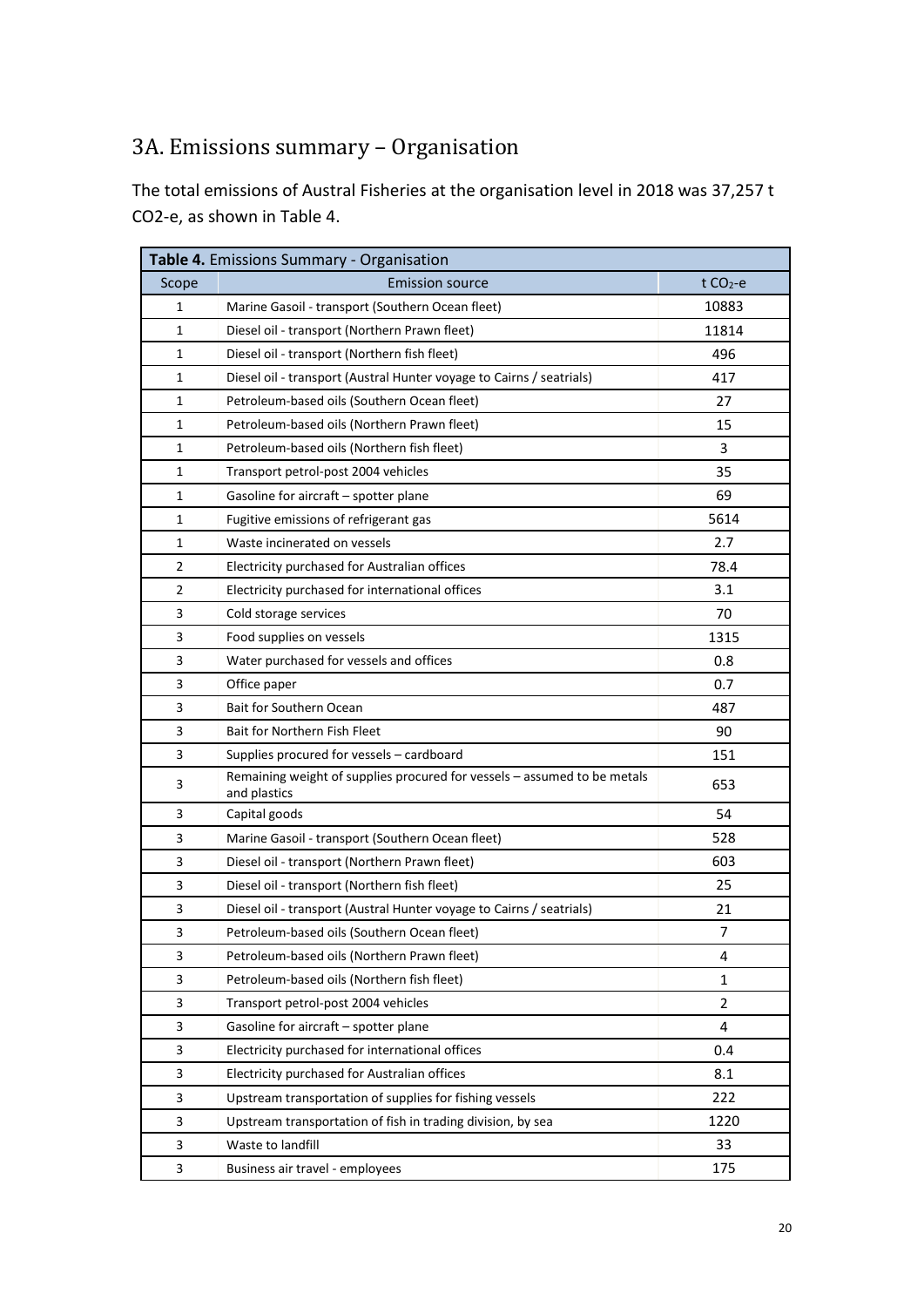| Table 4. Emissions Summary - Organisation |                                                                |             |  |
|-------------------------------------------|----------------------------------------------------------------|-------------|--|
| Scope                                     | <b>Emission source</b>                                         | t $CO2 - e$ |  |
| 3                                         | Business air travel - crew/contractors                         | 590         |  |
| 3                                         | Business travel accommodation - employees                      | 67          |  |
| 3                                         | Business travel accommodation - crew/contractors               | 20          |  |
| 3                                         | <b>Employee commuting</b>                                      | 44          |  |
| 3                                         | Taxi use                                                       | 5.5         |  |
| 3                                         | Onshore processing of catch                                    | 5.7         |  |
| 3                                         | Downstream transportation of Austral fish and prawn catch      | 963         |  |
| 3                                         | Downstream transportation of fish in trading division, by road | 98          |  |
| 3                                         | Retail and Restaurant use of product                           | 332         |  |
| <b>Total Gross Emissions</b>              | 37,257                                                         |             |  |
| <b>GreenPower or retired LGCs</b>         |                                                                | $\Omega$    |  |
| <b>Total Net Emissions</b><br>37,257      |                                                                |             |  |

# <span id="page-20-0"></span>3B. Emissions summary – Products

The total emissions relating to Austral Southern Fish Catch (2014 t) in 2018 was 13,352 t CO<sub>2</sub>-e, as shown in Table 5. This represents emissions of 6.63 t CO<sub>2</sub>-e per tonne of product leaving the ship.

| Table 5. Emissions Summary for Austral Southern Fish Catch                     |                                                                    |                                                                                                                                            |  |  |
|--------------------------------------------------------------------------------|--------------------------------------------------------------------|--------------------------------------------------------------------------------------------------------------------------------------------|--|--|
| <b>Emission source</b>                                                         | t CO <sub>2</sub> -e for<br>2018 Austral<br>Southern Fish<br>Catch | t CO <sub>2</sub> -e for emission<br>source contributing to life<br>cycle of one tonne of<br><b>Austral Southern Fish</b><br>Catch in 2018 |  |  |
| Pre-processing of fuel burned on ships (Marine Gasoil)                         | 528                                                                | 0.2622                                                                                                                                     |  |  |
| Pre-processing of lubricants (petroleum-based oils)                            | $\overline{7}$                                                     | 0.0035                                                                                                                                     |  |  |
| Pre-processing of bait                                                         | 487                                                                | 0.2418                                                                                                                                     |  |  |
| Pre-processing of packaging (cardboard)                                        | 75                                                                 | 0.0372                                                                                                                                     |  |  |
| Remaining supplies procured for vessels - assumed to be metals and<br>plastics | 498                                                                | 0.2473                                                                                                                                     |  |  |
| Water supplied to vessels                                                      | 0.2                                                                | 0.0001                                                                                                                                     |  |  |
| Transport of materials and equipment to vessels                                | 194                                                                | 0.0963                                                                                                                                     |  |  |
| Production at sea: catching, processing and packing (Marine Gasoil)            | 10883                                                              | 5.4037                                                                                                                                     |  |  |
| Production at sea: catching, processing and packing (petroleum-based oils)     | 27                                                                 | 0.0134                                                                                                                                     |  |  |
| Freezing of product (at sea) (refrigerant gases)                               | $\Omega$                                                           | 0                                                                                                                                          |  |  |
| Land-based processing                                                          | 1.9                                                                | 0.0009                                                                                                                                     |  |  |
| Refrigerated transport                                                         | 410                                                                | 0.2036                                                                                                                                     |  |  |
| Cold storage on land, third party                                              | $\Omega$                                                           | $\Omega$                                                                                                                                   |  |  |
| Cold storage, Austral facility (refrigerant gases)                             | $\Omega$                                                           | $\Omega$                                                                                                                                   |  |  |
| Sales co-ordination, Leederville office - electricity use                      | 18                                                                 | 0.0088                                                                                                                                     |  |  |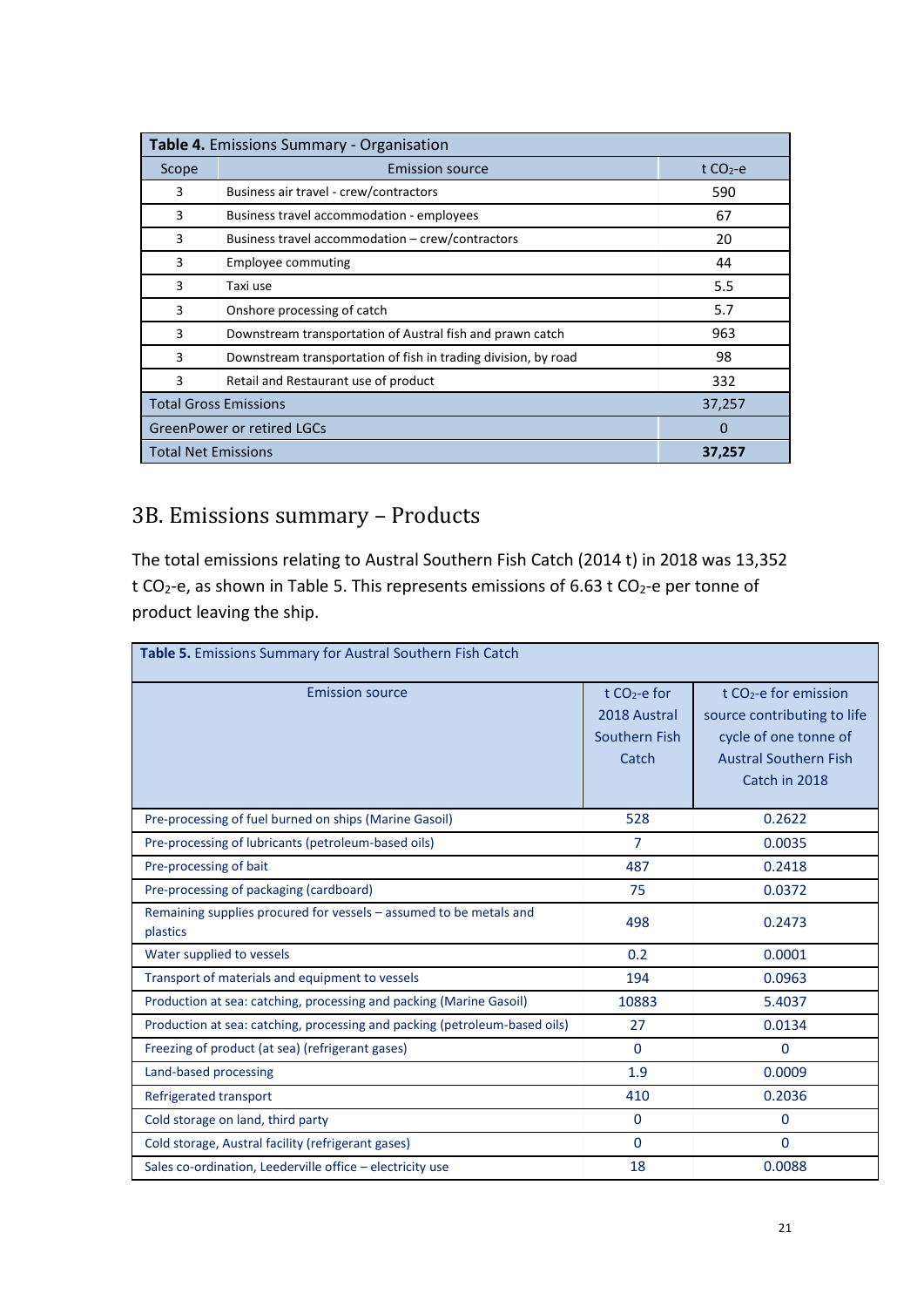| <b>Table 5.</b> Emissions Summary for Austral Southern Fish Catch                   |                                                          |                                                                                                                                            |  |  |  |
|-------------------------------------------------------------------------------------|----------------------------------------------------------|--------------------------------------------------------------------------------------------------------------------------------------------|--|--|--|
| <b>Emission source</b>                                                              | t $CO2$ -e for<br>2018 Austral<br>Southern Fish<br>Catch | t CO <sub>2</sub> -e for emission<br>source contributing to life<br>cycle of one tonne of<br><b>Austral Southern Fish</b><br>Catch in 2018 |  |  |  |
| Sales co-ordination, Leederville office - pre-processing of supplied<br>electricity | 1.3                                                      | 0.0006                                                                                                                                     |  |  |  |
| Retail and Restaurant use of fish and prawn products                                | 222                                                      | 0.1102                                                                                                                                     |  |  |  |
| <b>Total Gross Emissions</b>                                                        | 13,352                                                   | 6.63                                                                                                                                       |  |  |  |
| <b>GreenPower or retired LGCs</b>                                                   | $\bf{0}$                                                 |                                                                                                                                            |  |  |  |
| <b>Total Net Emissions</b>                                                          | 13,352                                                   |                                                                                                                                            |  |  |  |

The total emissions relating to Austral Northern Fish Catch (206 t) in 2018 was 739 t  $CO<sub>2</sub>$ -e, as shown in Table 6. This represents emissions of 3.59 t  $CO<sub>2</sub>$ -e per tonne of product leaving the ship.

| Table 6. Emissions Summary for Austral Northern Fish Catch           |                      |                                          |  |  |  |
|----------------------------------------------------------------------|----------------------|------------------------------------------|--|--|--|
| <b>Emission source</b>                                               | t $CO2$ -e for 2018  | t CO <sub>2</sub> -e for emission source |  |  |  |
|                                                                      | Austral              | contributing to life cycle of            |  |  |  |
|                                                                      | <b>Northern Fish</b> | one tonne of Austral                     |  |  |  |
|                                                                      | Catch                | Northern Fish Catch in 2018              |  |  |  |
| Pre-processing of fuel burned on ships (diesel)                      | 25                   | 0.1214                                   |  |  |  |
| Pre-processing of lubricants (petroleum-based oils)                  | $\mathbf{1}$         | 0.0049                                   |  |  |  |
| Pre-processing of bait                                               | 90                   | 0.4369                                   |  |  |  |
| Remaining supplies procured for vessels - assumed to be metals and   | 16                   | 0.0777                                   |  |  |  |
| plastics                                                             |                      |                                          |  |  |  |
| Transport of materials and equipment to vessels                      | 20                   | 0.0971                                   |  |  |  |
| Production at sea: catching, processing and packing (diesel)         | 496                  | 2.4078                                   |  |  |  |
| Production at sea: catching, processing and packing (petroleum-based | 3                    | 0.0146                                   |  |  |  |
| oils)                                                                |                      |                                          |  |  |  |
| Chilling of product (at sea) (refrigerant gases)                     | 39                   | 0.1893                                   |  |  |  |
| Land-based processing                                                | $\Omega$             | $\mathbf{0}$                             |  |  |  |
| Refrigerated transport                                               | 29                   | 0.1408                                   |  |  |  |
| Cold storage on land, third party                                    | $\Omega$             | $\Omega$                                 |  |  |  |
| Sales co-ordination, Leederville office - electricity use            | $\overline{2}$       | 0.0097                                   |  |  |  |
| Sales co-ordination, Leederville office - pre-processing of supplied | 0.1                  | 0.0005                                   |  |  |  |
| electricity                                                          |                      |                                          |  |  |  |
| Retail and Restaurant use of fish and prawn products                 | 18                   | 0.0874                                   |  |  |  |
| <b>Total Gross Emissions</b>                                         | 739                  | 3.59                                     |  |  |  |
| <b>GreenPower or retired LGCs</b>                                    | $\mathbf{0}$         |                                          |  |  |  |
| <b>Total Net Emissions</b>                                           | 739                  |                                          |  |  |  |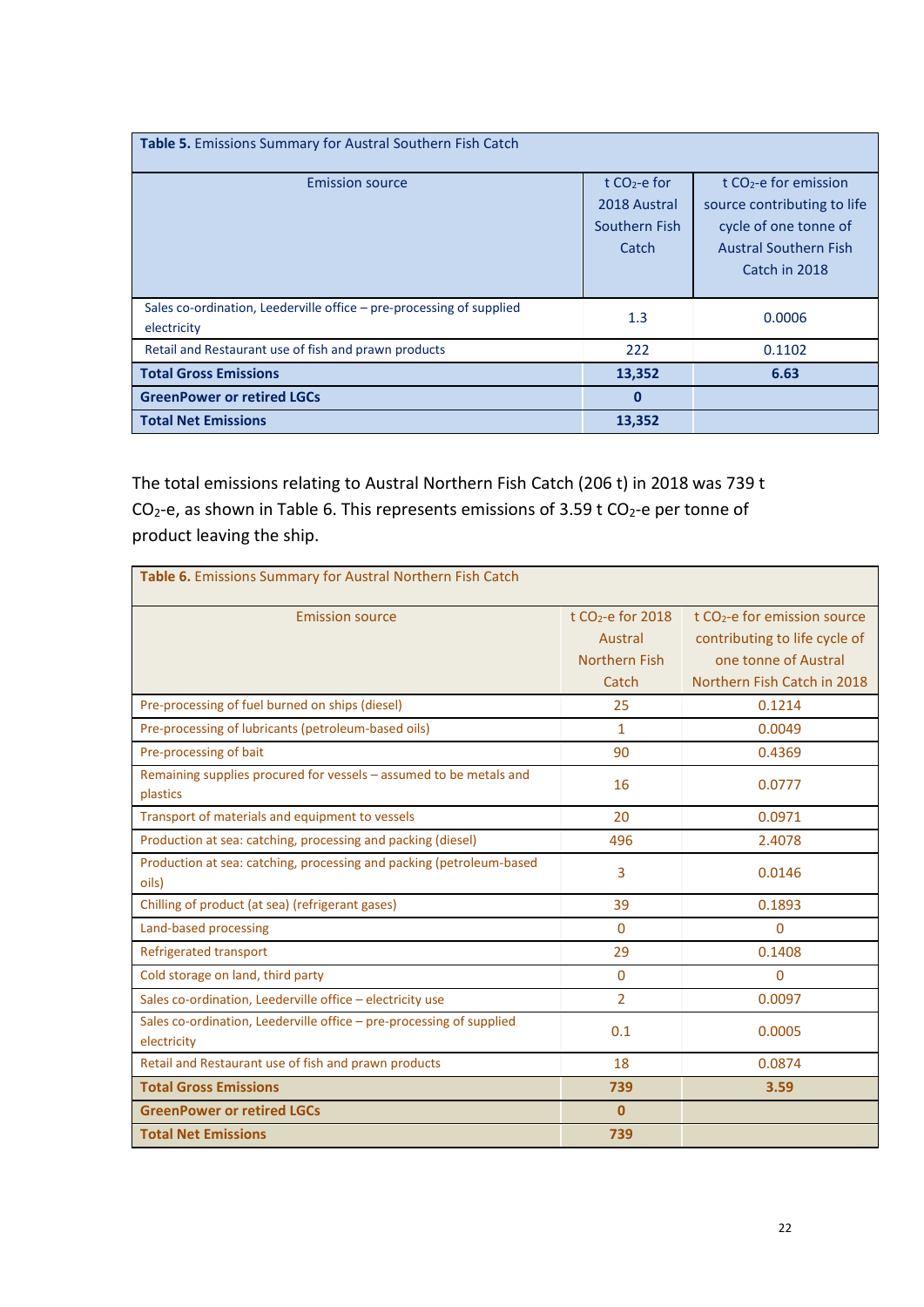The total emissions relating to Austral Prawn Catch (1500 t) in 2018 was 18,990 t  $CO<sub>2</sub>$ -e, as shown in Table 7. This represents emissions of 12.66 t  $CO<sub>2</sub>$ -e per tonne of product leaving the ship.

| Table 7. Emissions Summary for Austral Prawn Catch                                           |                      |                                          |
|----------------------------------------------------------------------------------------------|----------------------|------------------------------------------|
| <b>Emission source</b>                                                                       | t $CO2$ -e for 2018  | t CO <sub>2</sub> -e for emission source |
|                                                                                              | <b>Austral Prawn</b> | contributing to life cycle of            |
|                                                                                              | Catch                | one tonne of Austral Prawn               |
|                                                                                              |                      | Catch in 2018                            |
| Pre-processing of fuel burned on ships (diesel)                                              | 603                  | 0.4020                                   |
| Pre-processing of lubricants (petroleum-based oils)                                          | 4                    | 0.0027                                   |
| Pre-processing of gasoline for spotter plane                                                 | 4                    | 0.0027                                   |
| Pre-processing of packaging (cardboard)                                                      | 76                   | 0.0507                                   |
| Remaining supplies procured for vessels - assumed to be metals and<br>plastics               | 140                  | 0.0933                                   |
| Water supplied to vessels                                                                    | 0.5                  | 0.0003                                   |
| Transport of materials and equipment to vessels                                              | 8                    | 0.0053                                   |
| Production at sea: catching, processing and packing (diesel)                                 | 11814                | 7.8760                                   |
| Production at sea: catching, processing and packing (petroleum-based<br>oils)                | 15                   | 0.0100                                   |
| Spotter plane                                                                                | 69                   | 0.0460                                   |
| Freezing of product (at sea) (refrigerant gases)                                             | 5575                 | 3.7167                                   |
| Cold storage, Austral facility (refrigerant gases)                                           | 0                    | $\Omega$                                 |
| Land-based processing                                                                        | 3.8                  | 0.0025                                   |
| <b>Refrigerated transport</b>                                                                | 524                  | 0.3493                                   |
| Cold storage on land, third party                                                            | 43                   | 0.0287                                   |
| Sales co-ordination, Leederville office - electricity use                                    | 13.1                 | 0.0087                                   |
| Cold Storage, Austral facility - electricity use                                             | 4.4                  | 0.0029                                   |
| Sales co-ordination, Leederville office - pre-processing of supplied<br>electricity          | 0.9                  | 0.0006                                   |
| Cold Storage, Austral facility - electricity use - pre-processing of<br>supplied electricity | 0.7                  | 0.0005                                   |
| Retail and Restaurant use of fish and prawn products                                         | 94                   | 0.0613                                   |
| <b>Total Gross Emissions</b>                                                                 | 18,990               | 12.66                                    |
| <b>GreenPower or retired LGCs</b>                                                            | 0                    |                                          |
| <b>Total Net Emissions</b>                                                                   | 18,990               |                                          |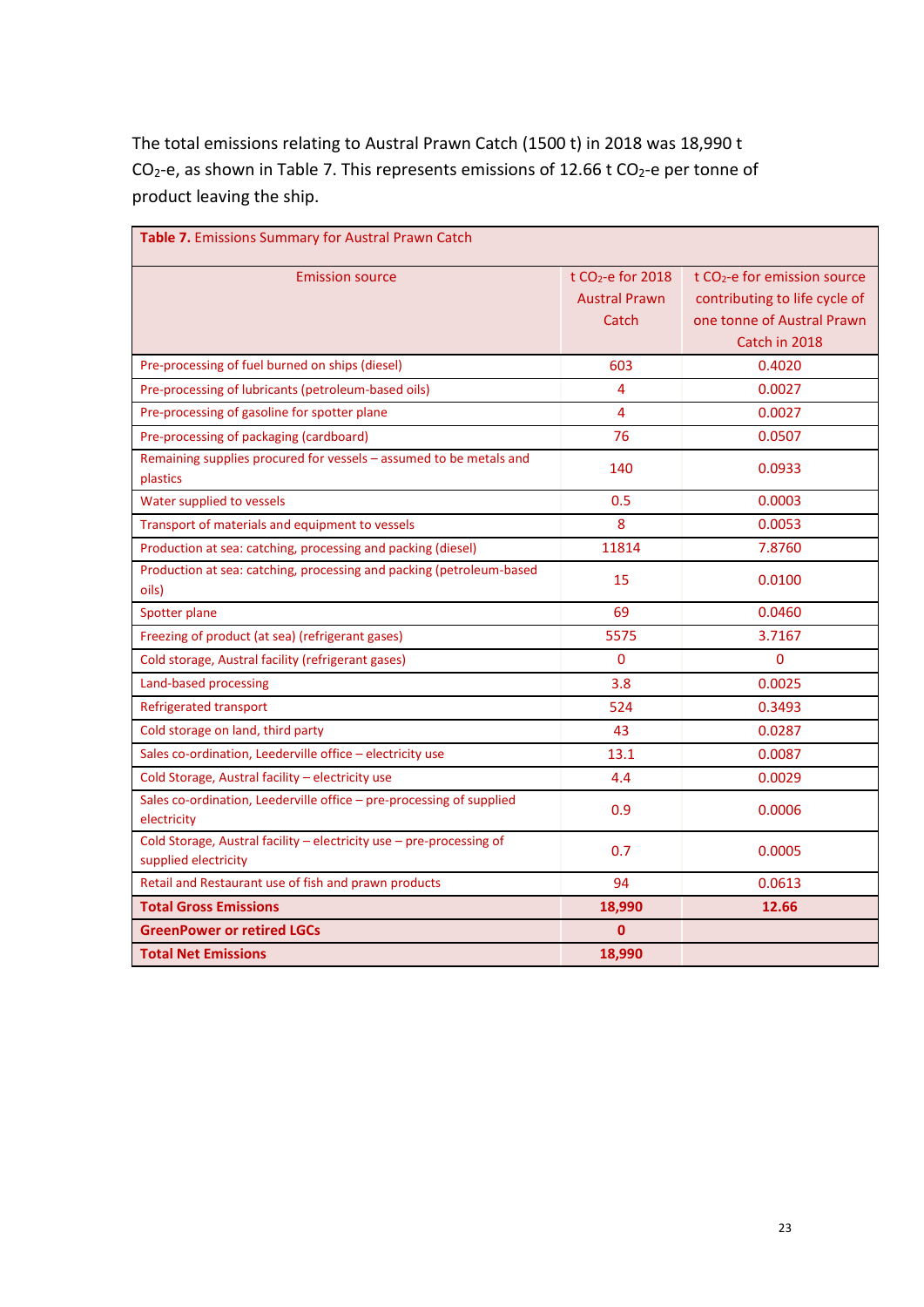# <span id="page-23-0"></span>4. Carbon offsets

#### <span id="page-23-1"></span>**Part A. Offsets summary**

Austral Fisheries has satisfied its NCOS requirements by offseting its 2018 emissions through the purchase and retirement of 34,512 Verified Carbon Standard (VCS) Verified Carbon Units (VCUs), which can be viewed on the APX VCS Registry, as well as 2,775 Gold Standard Verified Emission Reduction units, which can be viewed on the Gold Standard Impact Register.

| <b>Table 8:</b> VCU and VER serial numbers for the 2018 reporting period |                |                     |
|--------------------------------------------------------------------------|----------------|---------------------|
| <b>Serial Number</b>                                                     | <b>Vintage</b> | <b>Credits</b>      |
| 2018 reporting period, based on 2018 actual emissions                    |                |                     |
| GS1-1-AU-GS3039-22-2017-4982-20943-23717                                 | 2017           | 2,775               |
| 6480-322930819-322955122-VCU-034-APX-IN-1-1214-01012016-                 | 2016           | 24,304              |
| 31122016-0                                                               |                |                     |
| 6478-322885123-322895330-VCU-034-APX-IN-1-1214-01012017-                 | 2017           | 10,208              |
| 31122017-0                                                               |                |                     |
|                                                                          | Total          | 37,287 <sup>6</sup> |

Austral Fisheries takes sustainability to the next level through also supporting a local reforestation carbon credit project. Land Use and Forestry activities are recognised as requiring high levels of upfront finance to source land and plant, which is why we have supplemented our intended local carbon credit project with the VCUs above. Along with the 2775 Gold Standard VERs in Table 8, through the forward sales of  $CO<sub>2</sub>$ -Certificates, Austral Fisheries have purchased and assigned permanently enough Gold Standard Planned Emission Reduction (PER) units, to enable us to have retired or assigned 37,257t  $CO<sub>2</sub>$ -e of Gold Standard units from the Australian Native Reforestation *Yarra Yarra Biodiversity Corridor* project, noting that the PERs will automatically become Gold Standard Verified Emission Reduction units (VERs) in future years. These assignments can also be viewed on the international Gold Standard Impact Registry[: 1,](https://registry.goldstandard.org/credit-blocks/details/33788) [2,](https://registry.goldstandard.org/credit-blocks/details/33786) [3,](https://registry.goldstandard.org/credit-blocks/details/33787) [4,](https://registry.goldstandard.org/credit-blocks/details/33791) [5,](https://registry.goldstandard.org/credit-blocks/details/33785) [6.](https://registry.goldstandard.org/credit-blocks/details/33784)

#### <span id="page-23-2"></span>**Part B. Offsets purchasing and retirement strategy**

We have chosen to offset our emissions in arrears, as it is a simpler process of retiring units once the annual account is finalised, rather than making estimates for the year ahead, retiring those units, and then tidying up the account at year end, as you make estimates for the following year.

1

<sup>6</sup> Note that an additional 30 VCUs were retired unintentionally.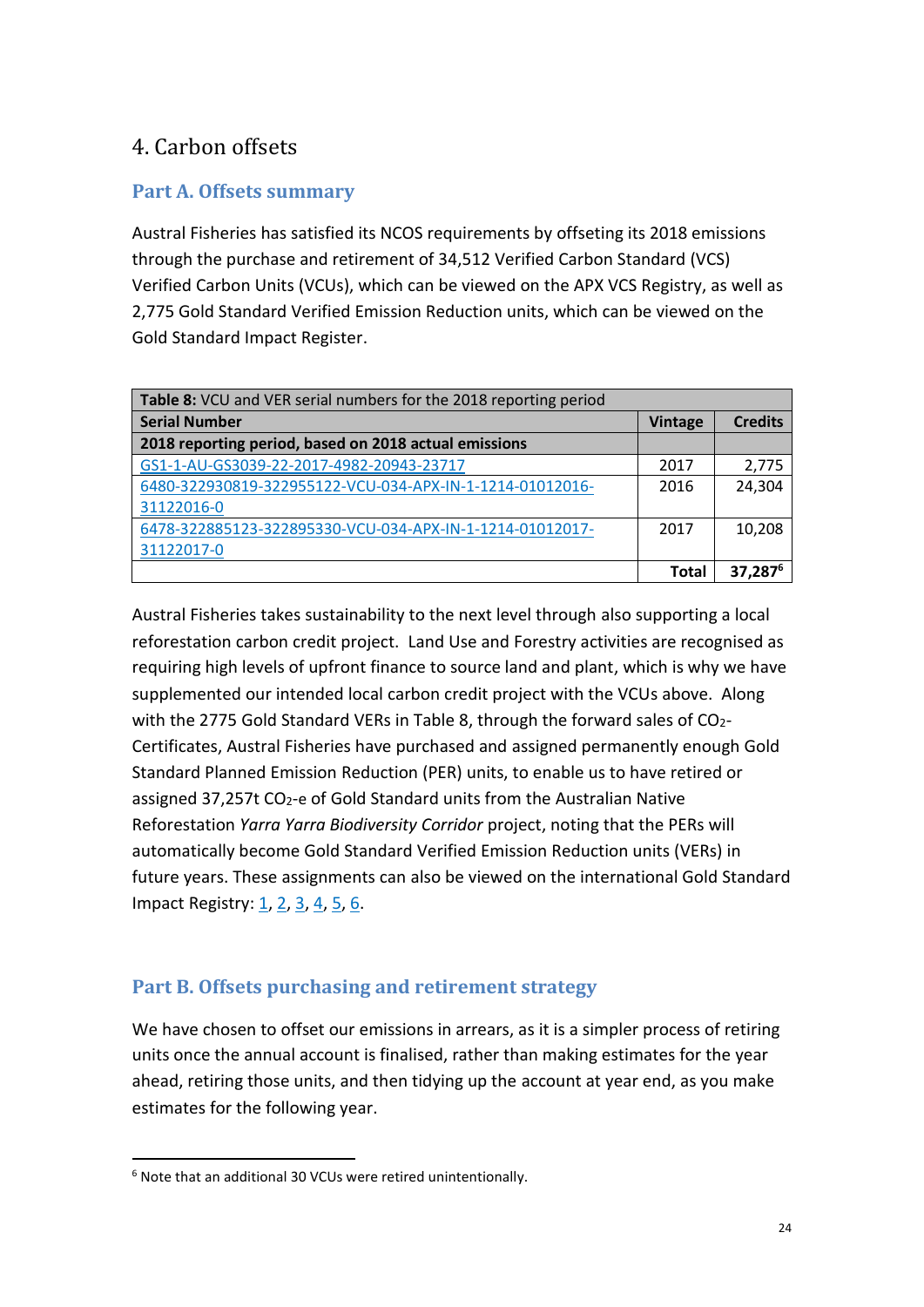As mentioned above, with the additional Gold Standard units from the Yarra Yarra Biodiversity Corridor project being PERs, this means it may be some years before this quantity of carbon is actually sequestered. We have therefore 'Assigned' 34,482 of these PERs, and have retired an equivalent number of NCOS approved international wind power offsets (VCUs). Assignment is permanent. No one else can hold or Assign these PER certificates, which will automatically be retired on verification. Because of this, over time Austral Fisheries will have offset much more greenhouse gas emissions than the number of tonnes indicated by the VCUs in Table 8.

### <span id="page-24-0"></span>**Part C. Offset projects (Co-benefits)**

#### **Australian Native Reforestation within the** *Yarra Yarra Biodiversity Corridor*

The *Yarra Yarra Biodiversity Corridor* Gold Standard project is part of nearly 9,000 hectares that has been restored and certified under this Standard, and will capture an estimated 1.059 million tonnes of  $CO<sub>2</sub>$ -e over the 50 years crediting period.

The project involves the planting of up to 50 mixed native tree and shrub species (some of which are endangered) on degraded agricultural land that no longer supports viable farming practices. The Yarra Yarra Corridor is located in a globally significant biodiversity hotspot and in a region where over 90% of the land has already been cleared. This reforestation project is encouraging native animals and plants that have vanished or been pushed to the brink of extinction in the region to return and breed. This includes iconic threatened species such as Malleefowl, Bush Stone-curlew, Carnaby's Black-Cockatoo, Western Spiny-tailed Skink and the Woylie (Brush-tailed Bettong), as well as over 30 species of conservation-significant native plants.

#### **Project impacts and benefits:**

As well as removing carbon dioxide from the atmosphere, the *Yarra Yarra Biodiversity Corridor* project also delivers substantial positive social outcomes in the region:

- **Environmental** includes salt, wind and water erosion amelioration and improved soil biology and aeration (which equals increased soil carbon levels).
- **Social** includes local employment (including First Peoples) and support of local businesses (more than 100 people employed and nearly 100 local businesses benefit since project inception), which is contributing to reversing the population drift from rural areas. Scientific research, eco-tourism and community education is also gathering momentum.
- **Economic** includes nearly \$20 million invested from project inception into struggling rural areas, with the biodiversity project model allowing other sustainable and profitable land uses to occur (sandalwood, dryland irrigation,